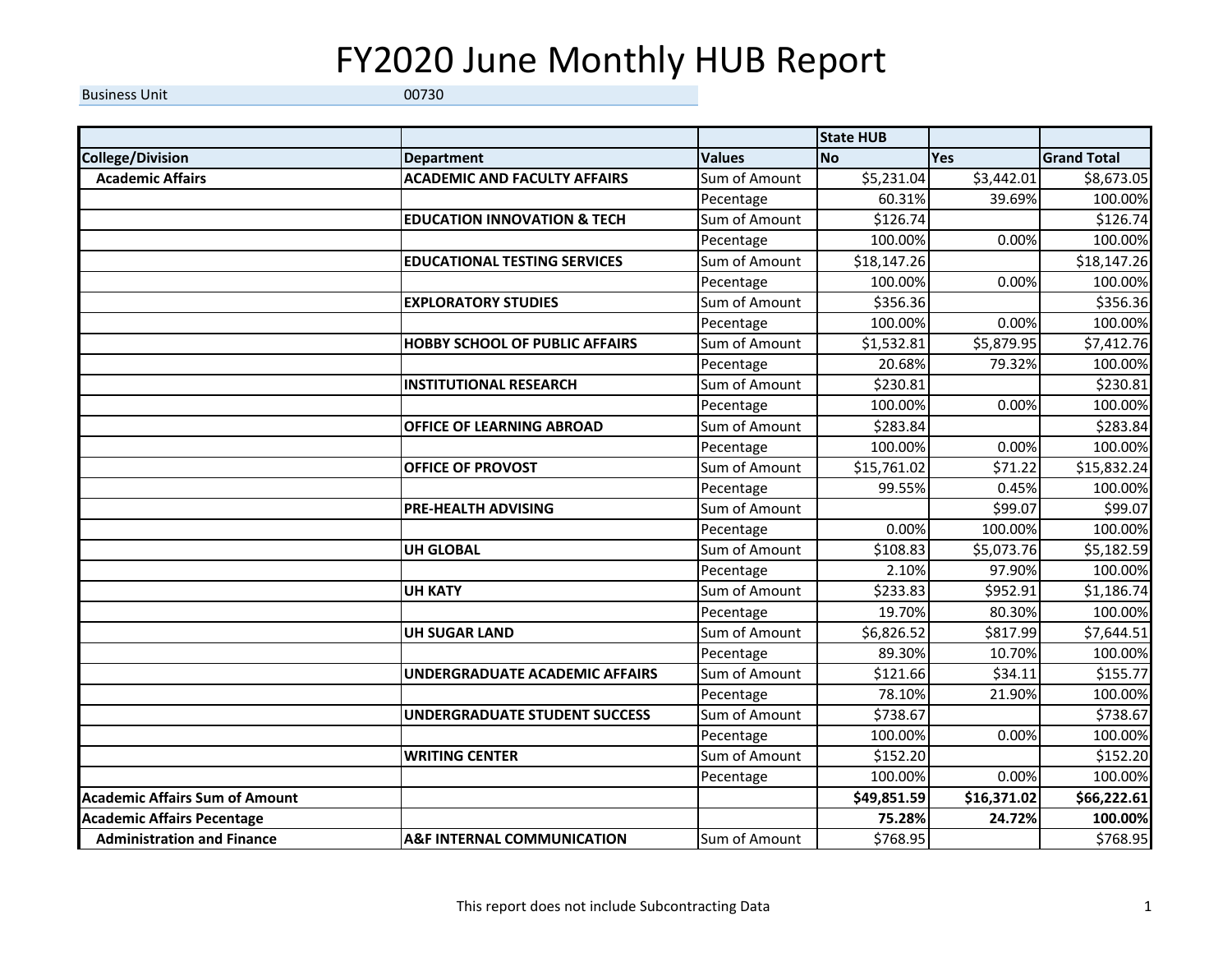| <b>Administration and Finance</b> | <b>A&amp;F INTERNAL COMMUNICATION</b>     | Pecentage     | 100.00%         | 0.00%        | 100.00%                      |
|-----------------------------------|-------------------------------------------|---------------|-----------------|--------------|------------------------------|
|                                   | <b>ADMINISTRATION &amp; FINANCE</b>       | Sum of Amount | \$2,653.61      | \$4,101.12   | \$6,754.73                   |
|                                   |                                           | Pecentage     | 39.29%          | 60.71%       | 100.00%                      |
|                                   | <b>ASSOC VP FOR ADMINISTRATION</b>        | Sum of Amount | \$2,040.00      |              | \$2,040.00                   |
|                                   |                                           | Pecentage     | 100.00%         | 0.00%        | 100.00%                      |
|                                   | <b>AUXILIARY SERVICES OPERATIONS</b>      | Sum of Amount | \$185.77        | \$2,158.99   | \$2,344.76                   |
|                                   |                                           | Pecentage     | 7.92%           | 92.08%       | 100.00%                      |
|                                   | <b>BUSINESS SERVICES</b>                  | Sum of Amount | \$171.35        | \$3,398.38   | \$3,569.73                   |
|                                   |                                           | Pecentage     | 4.80%           | 95.20%       | 100.00%                      |
|                                   | <b>CAMPUS SAFETY ADMINISTRATION</b>       | Sum of Amount | \$250.00        |              | \$250.00                     |
|                                   |                                           | Pecentage     | 100.00%         | 0.00%        | 100.00%                      |
|                                   | <b>CAMPUS SAFETY SYSTEMS</b>              | Sum of Amount | \$14,769.13     |              | \$14,769.13                  |
|                                   |                                           | Pecentage     | 100.00%         | 0.00%        | 100.00%                      |
|                                   | <b>CENTRAL FACILITY SERVICES</b>          | Sum of Amount | \$8,835.28      | \$389.74     | \$9,225.02                   |
|                                   |                                           | Pecentage     | 95.78%          | 4.22%        | 100.00%                      |
|                                   | <b>CONTROLLER (PH)</b>                    | Sum of Amount | \$1,034.11      |              | \$1,034.11                   |
|                                   |                                           | Pecentage     | 100.00%         | 0.00%        | 100.00%                      |
|                                   | <b>COUGAR CARD</b>                        | Sum of Amount | \$957.30        |              | \$957.30                     |
|                                   |                                           | Pecentage     | 100.00%         | 0.00%        | 100.00%                      |
|                                   | <b>CULLEN PERFORM HALL</b>                | Sum of Amount | \$28.16         | \$235.52     | \$263.68                     |
|                                   |                                           | Pecentage     | 10.68%          | 89.32%       | 100.00%                      |
|                                   | <b>EMERGENCY MANAGEMENT</b>               | Sum of Amount | \$51.84         |              | \$51.84                      |
|                                   |                                           | Pecentage     | 100.00%         | 0.00%        | 100.00%                      |
|                                   | <b>ENTERPRISE SYSTEMS</b>                 | Sum of Amount | \$674,737.57    | \$32,495.10  | \$707,232.67                 |
|                                   |                                           | Pecentage     | 95.41%          | 4.59%        | 100.00%                      |
|                                   | <b>ENV. HEALTH &amp; LIFE SAFETY</b>      | Sum of Amount | \$3,257.20      | \$29.84      | \$3,287.04                   |
|                                   |                                           | Pecentage     | 99.09%          | 0.91%        | 100.00%                      |
|                                   | <b>FACILITIES BUSINESS SERVICES</b>       | Sum of Amount | \$142.50        |              | \$142.50                     |
|                                   |                                           | Pecentage     | 100.00%         | 0.00%        | 100.00%                      |
|                                   | <b>FACILITIES MANAGEMENT</b>              | Sum of Amount | \$37,575.30     | \$42,017.84  | \$79,593.14                  |
|                                   |                                           | Pecentage     | 47.21%          | 52.79%       | 100.00%                      |
|                                   | <b>FACILITIES OPERATION &amp; MAINT</b>   | Sum of Amount | \$1,631.94      | \$940.21     | \$2,572.15                   |
|                                   |                                           | Pecentage     | 63.45%          | 36.55%       | 100.00%                      |
|                                   | <b>FACILITIES PLANNING &amp; CONSTRUC</b> | Sum of Amount | \$14,934,232.80 |              | \$302,729.06 \$15,236,961.86 |
|                                   |                                           | Pecentage     | 98.01%          | 1.99%        | 100.00%                      |
|                                   | <b>FACILITIES/CONSTRUC MGMT ADMIN</b>     | Sum of Amount | \$344.00        | \$727,931.64 | \$728,275.64                 |
|                                   |                                           | Pecentage     | 0.05%           | 99.95%       | 100.00%                      |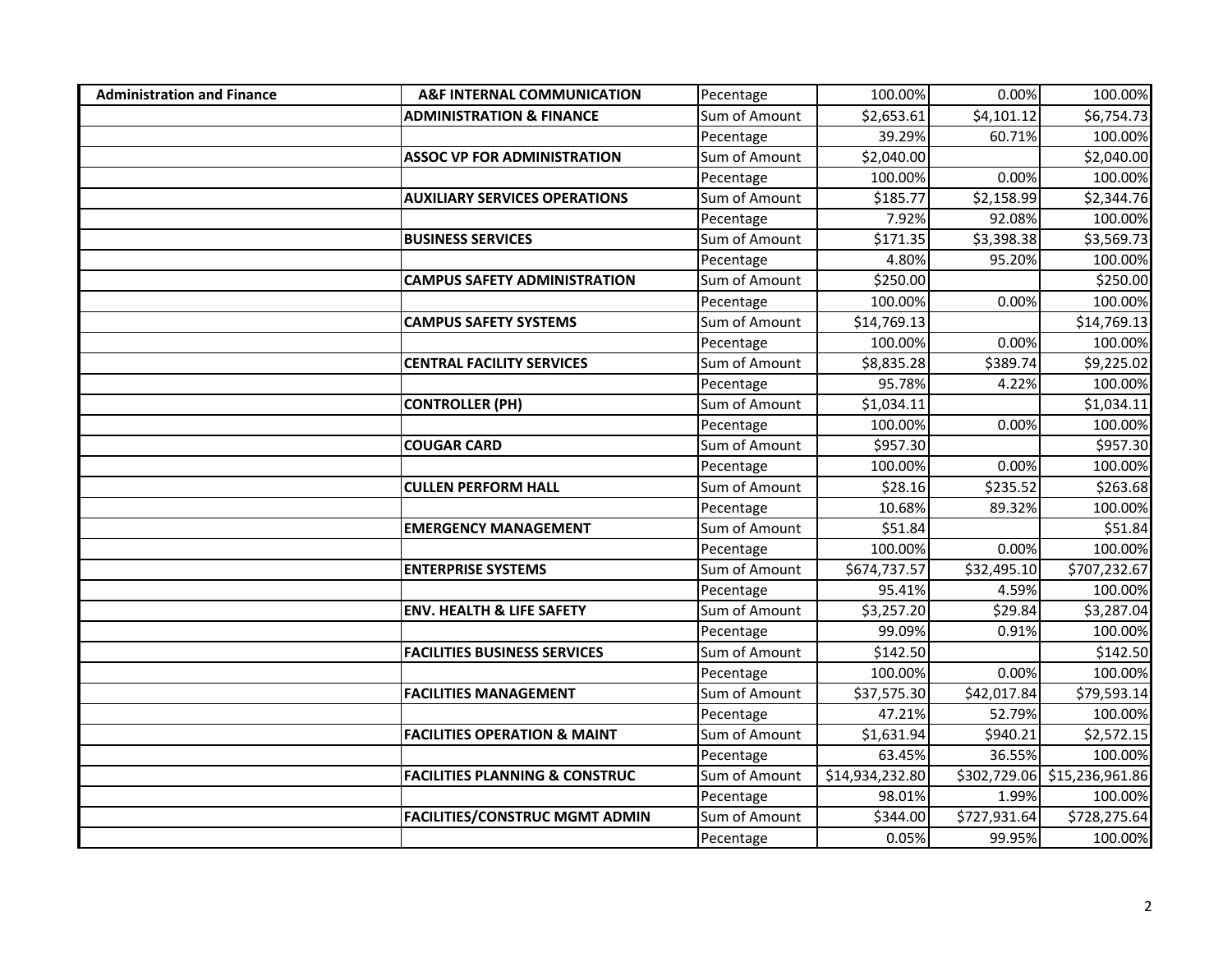| <b>Administration and Finance</b> | <b>HIGH PERFORMANCE &amp; COMP NETWK</b> | Sum of Amount | \$54.88      | \$2,031.96   | \$2,086.84                          |
|-----------------------------------|------------------------------------------|---------------|--------------|--------------|-------------------------------------|
|                                   |                                          | Pecentage     | 2.63%        | 97.37%       | 100.00%                             |
|                                   | <b>HUB PROGRAMS</b>                      | Sum of Amount |              | \$268.50     | \$268.50                            |
|                                   |                                          | Pecentage     | 0.00%        | 100.00%      | 100.00%                             |
|                                   | <b>HUMAN RESOURCES</b>                   | Sum of Amount | \$6,723.73   | \$6,292.05   | \$13,015.78                         |
|                                   |                                          | Pecentage     | 51.66%       | 48.34%       | 100.00%                             |
|                                   | <b>INST - BUDGET</b>                     | Sum of Amount | \$15,465.00  |              | \$15,465.00                         |
|                                   |                                          | Pecentage     | 100.00%      | 0.00%        | 100.00%                             |
|                                   | <b>INST - BUSINESS SERVICES</b>          | Sum of Amount | \$284,816.20 |              | \$284,816.20                        |
|                                   |                                          | Pecentage     | 100.00%      | 0.00%        | 100.00%                             |
|                                   | <b>INSTITUTIONAL - REAL ESTATE</b>       | Sum of Amount | \$1,500.00   |              | \$1,500.00                          |
|                                   |                                          | Pecentage     | 100.00%      | 0.00%        | 100.00%                             |
|                                   | <b>KUHF RADIO</b>                        | Sum of Amount | \$39,619.84  | \$14,013.06  | \$53,632.90                         |
|                                   |                                          | Pecentage     | 73.87%       | 26.13%       | 100.00%                             |
|                                   | <b>MINOR &amp; PLANNED PROJECTS</b>      | Sum of Amount | \$253,861.54 | \$16,363.63  | \$270,225.17                        |
|                                   |                                          | Pecentage     | 93.94%       | 6.06%        | 100.00%                             |
|                                   | <b>MINOR IN-HOUSE CONSTRUCTION</b>       | Sum of Amount | \$1,095.10   | \$6,330.27   | \$7,425.37                          |
|                                   |                                          | Pecentage     | 14.75%       | 85.25%       | 100.00%                             |
|                                   | OFFICE EQUAL OPPORTUNITY SRVS            | Sum of Amount | \$317.94     |              | \$317.94                            |
|                                   |                                          | Pecentage     | 100.00%      | 0.00%        | 100.00%                             |
|                                   | <b>PARKING &amp; TRANS SERVICES</b>      | Sum of Amount | \$714,289.58 | \$1,960.00   | $\overline{$}3\overline{1}6,249.58$ |
|                                   |                                          | Pecentage     | 99.73%       | 0.27%        | 100.00%                             |
|                                   | PHY PLANT-AUTOMOTIVE                     | Sum of Amount | \$8,597.75   | \$9,680.18   | \$18,277.93                         |
|                                   |                                          | Pecentage     | 47.04%       | 52.96%       | 100.00%                             |
|                                   | PHY PLANT-GROUNDS MAINT                  | Sum of Amount | \$2,505.54   | \$113.32     | \$2,618.86                          |
|                                   |                                          | Pecentage     | 95.67%       | 4.33%        | 100.00%                             |
|                                   | PHY PLANT-SOLID WASTE                    | Sum of Amount | \$708.92     | \$111.57     | \$820.49                            |
|                                   |                                          | Pecentage     | 86.40%       | 13.60%       | 100.00%                             |
|                                   | PHYSICAL PLANT                           | Sum of Amount | \$82,134.91  | \$139,166.85 | \$221,301.76                        |
|                                   |                                          | Pecentage     | 37.11%       | 62.89%       | 100.00%                             |
|                                   | <b>PLANNING</b>                          | Sum of Amount | \$308.60     |              | \$308.60                            |
|                                   |                                          | Pecentage     | 100.00%      | 0.00%        | 100.00%                             |
|                                   | <b>POLICE</b>                            | Sum of Amount | \$114,687.36 | \$2,331.42   | \$117,018.78                        |
|                                   |                                          | Pecentage     | 98.01%       | 1.99%        | 100.00%                             |
|                                   | POSTAL SERVICES OPERATIONS               | Sum of Amount | \$8,082.98   |              | \$8,082.98                          |
|                                   |                                          | Pecentage     | 100.00%      | 0.00%        | 100.00%                             |
|                                   | <b>PRINTING OPERATIONS</b>               | Sum of Amount | \$10,288.23  |              | \$10,288.23                         |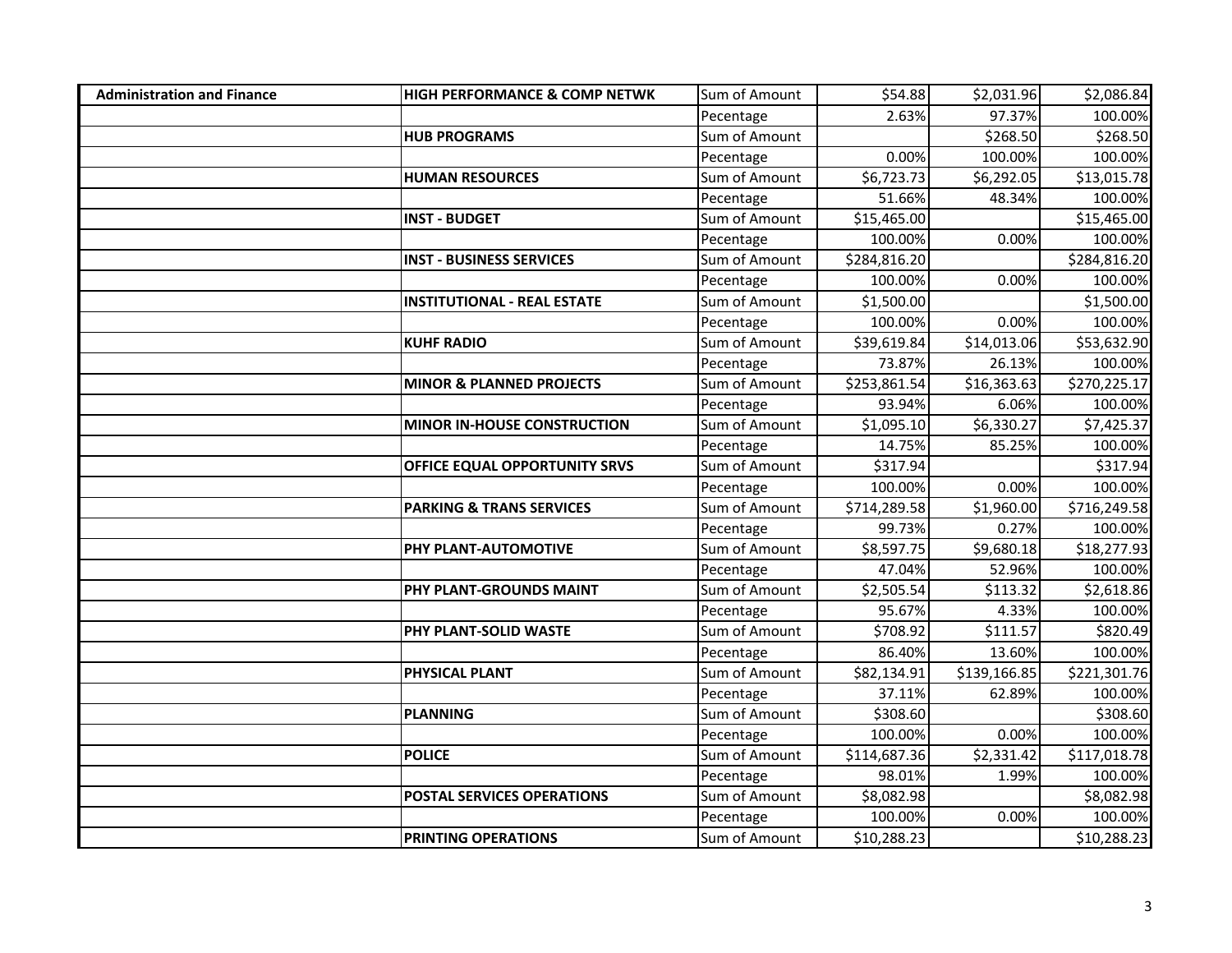| <b>Administration and Finance</b>               | <b>PRINTING OPERATIONS</b>               | Pecentage     | 100.00%         | 0.00%        | 100.00%                        |
|-------------------------------------------------|------------------------------------------|---------------|-----------------|--------------|--------------------------------|
|                                                 | <b>PUBLIC ART</b>                        | Sum of Amount | \$13,390.18     | \$2,251.14   | \$15,641.32                    |
|                                                 |                                          | Pecentage     | 85.61%          | 14.39%       | 100.00%                        |
|                                                 | <b>RISK MANAGEMENT</b>                   | Sum of Amount | \$133.66        |              | \$133.66                       |
|                                                 |                                          | Pecentage     | 100.00%         | 0.00%        | 100.00%                        |
|                                                 | SERVICE LEVEL AGREEMENT                  | Sum of Amount | \$13,341.79     | \$22,153.93  | \$35,495.72                    |
|                                                 |                                          | Pecentage     | 37.59%          | 62.41%       | 100.00%                        |
|                                                 | <b>STUDENT BUSINESS SERVICES</b>         | Sum of Amount | \$26,402.08     |              | \$26,402.08                    |
|                                                 |                                          | Pecentage     | 100.00%         | 0.00%        | 100.00%                        |
|                                                 | <b>TECHNOLOGY SERVICES &amp; SUPPORT</b> | Sum of Amount | \$61,987.30     | \$83,241.72  | \$145,229.02                   |
|                                                 |                                          | Pecentage     | 42.68%          | 57.32%       | 100.00%                        |
|                                                 | TV PUBLIC BROADCASTING                   | Sum of Amount | \$55,822.34     | \$11,188.21  | \$67,010.55                    |
|                                                 |                                          | Pecentage     | 83.30%          | 16.70%       | 100.00%                        |
|                                                 | UIT BUSINESS SERVICES                    | Sum of Amount | \$194.46        |              | \$194.46                       |
|                                                 |                                          | Pecentage     | 100.00%         | 0.00%        | 100.00%                        |
|                                                 | UIT EXTERNALLY FUNDED PROJECTS           | Sum of Amount | \$34,998.31     |              | \$34,998.31                    |
|                                                 |                                          | Pecentage     | 100.00%         | 0.00%        | 100.00%                        |
|                                                 | <b>UIT SECURITY</b>                      | Sum of Amount | \$149.50        | \$232,120.91 | \$232,270.41                   |
|                                                 |                                          | Pecentage     | 0.06%           | 99.94%       | 100.00%                        |
|                                                 | <b>UNIV PROP SERV OPERATIONS</b>         | Sum of Amount | \$138,600.28    |              | \$138,600.28                   |
|                                                 |                                          | Pecentage     | 100.00%         | 0.00%        | 100.00%                        |
|                                                 | <b>UNIVERSITY INFORMATION TECH</b>       | Sum of Amount | \$41,518.77     | \$199,296.68 | \$240,815.45                   |
|                                                 |                                          | Pecentage     | 17.24%          | 82.76%       | 100.00%                        |
| <b>Administration and Finance Sum of Amount</b> |                                          |               | \$17,615,263.58 |              | \$1,865,342.84 \$19,480,606.42 |
| <b>Administration and Finance Pecentage</b>     |                                          |               | 90.42%          | 9.58%        | 100.00%                        |
| <b>Architecture</b>                             | <b>DEAN, G D HINES ARCH &amp; DESIGN</b> | Sum of Amount | \$10,004.38     | \$32,440.10  | \$42,444.48                    |
|                                                 |                                          | Pecentage     | 23.57%          | 76.43%       | 100.00%                        |
| <b>Architecture Sum of Amount</b>               |                                          |               | \$10,004.38     | \$32,440.10  | \$42,444.48                    |
| <b>Architecture Pecentage</b>                   |                                          |               | 23.57%          | 76.43%       | 100.00%                        |
| <b>Business Administration</b>                  | <b>ACCOUNTING CERTIFICATE PROGRAM</b>    | Sum of Amount | \$406.04        |              | \$406.04                       |
|                                                 |                                          | Pecentage     | 100.00%         | 0.00%        | 100.00%                        |
|                                                 | <b>BAUER CAREER SERVICES CTR</b>         | Sum of Amount | \$2,000.00      |              | \$2,000.00                     |
|                                                 |                                          | Pecentage     | 100.00%         | 0.00%        | 100.00%                        |
|                                                 | <b>BAUER COMMUNICATIONS</b>              | Sum of Amount | \$30.00         | \$4,726.57   | \$4,756.57                     |
|                                                 |                                          | Pecentage     | 0.63%           | 99.37%       | 100.00%                        |
|                                                 | <b>BAUER DIVISION OF TECHNOLOGY</b>      | Sum of Amount | \$10,626.93     | \$3,904.44   | \$14,531.37                    |
|                                                 |                                          | Pecentage     | 73.13%          | 26.87%       | 100.00%                        |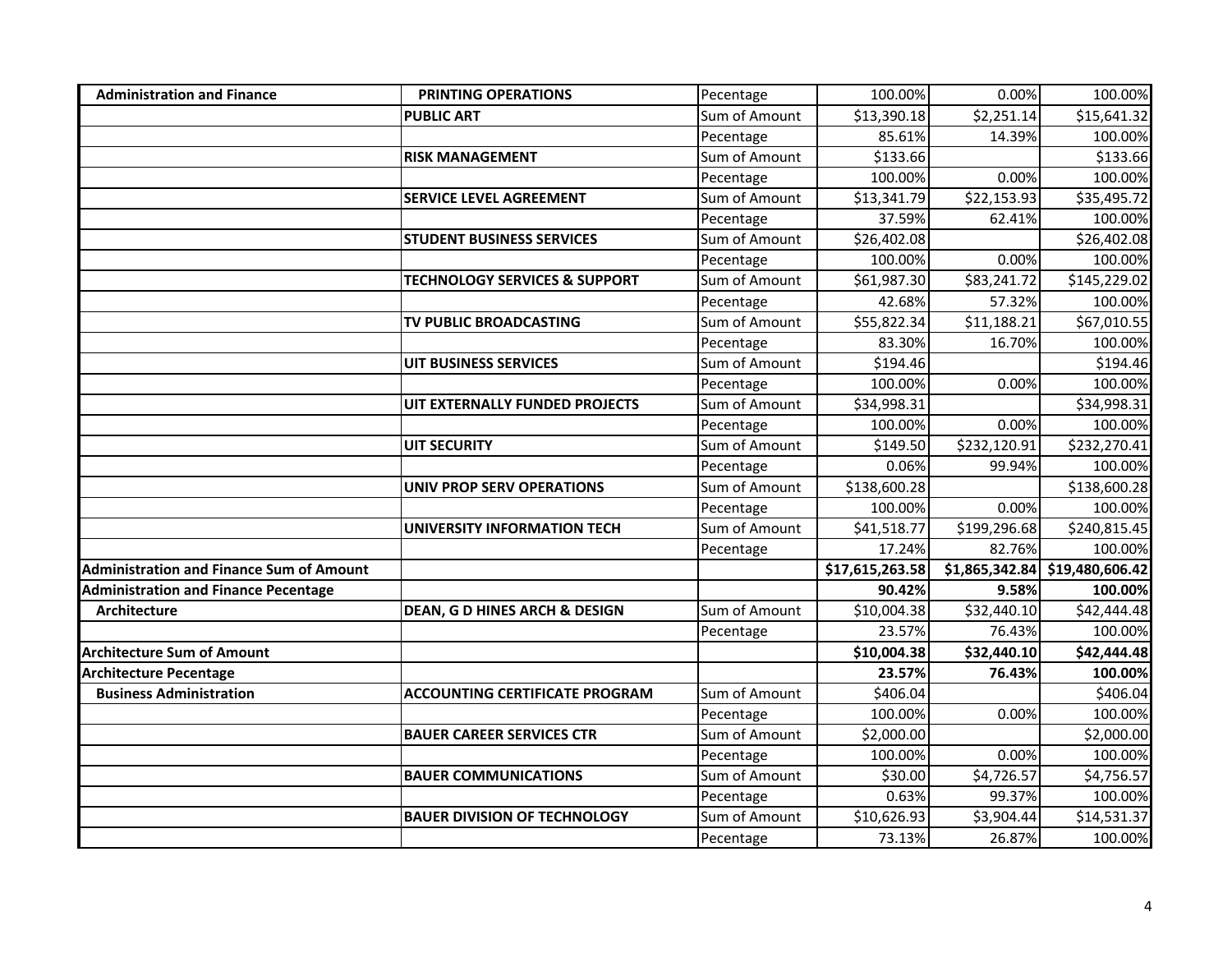| <b>Business Administration</b>               | <b>BAUER GRADUATEPROFESSIONALPRGS</b>     | Sum of Amount | \$70,847.64  |              | \$70,847.64  |
|----------------------------------------------|-------------------------------------------|---------------|--------------|--------------|--------------|
|                                              |                                           | Pecentage     | 100.00%      | 0.00%        | 100.00%      |
|                                              | <b>DEAN'S OFFICE BAUER COLLEGE</b>        | Sum of Amount | \$13,251.63  | \$8,017.77   | \$21,269.40  |
|                                              |                                           | Pecentage     | 62.30%       | 37.70%       | 100.00%      |
|                                              | <b>DECISION AND INFORMATION SCIEN</b>     | Sum of Amount | \$486.17     | \$87.00      | \$573.17     |
|                                              |                                           | Pecentage     | 84.82%       | 15.18%       | 100.00%      |
|                                              | <b>EXECUTIVE DEGREE PROGRAMS</b>          | Sum of Amount | \$3,137.44   |              | \$3,137.44   |
|                                              |                                           | Pecentage     | 100.00%      | 0.00%        | 100.00%      |
|                                              | <b>FINANCE DEPARTMENT</b>                 | Sum of Amount | \$9,290.02   |              | \$9,290.02   |
|                                              |                                           | Pecentage     | 100.00%      | 0.00%        | 100.00%      |
|                                              | <b>MARKETING DEPARTMENT</b>               | Sum of Amount | \$634.38     | \$111.77     | \$746.15     |
|                                              |                                           | Pecentage     | 85.02%       | 14.98%       | 100.00%      |
|                                              | <b>SMALL BUSINESS DEV CENTER</b>          | Sum of Amount | \$34,338.96  | \$105,860.26 | \$140,199.22 |
|                                              |                                           | Pecentage     | 24.49%       | 75.51%       | 100.00%      |
|                                              | <b>WOLFF CTR FOR ENTREPRENEURSHIP</b>     | Sum of Amount | \$1,856.81   | \$4,033.70   | \$5,890.51   |
|                                              |                                           | Pecentage     | 31.52%       | 68.48%       | 100.00%      |
| <b>Business Administration Sum of Amount</b> |                                           |               | \$146,906.02 | \$126,741.51 | \$273,647.53 |
| <b>Business Administration Pecentage</b>     |                                           |               | 53.68%       | 46.32%       | 100.00%      |
| <b>Chancellor/President</b>                  | <b>BASEBALL</b>                           | Sum of Amount | \$29,778.01  | $-5555.08$   | \$29,222.93  |
|                                              |                                           | Pecentage     | 101.90%      | $-1.90%$     | 100.00%      |
|                                              | <b>COMPLIANCE</b>                         | Sum of Amount | \$189.32     |              | \$189.32     |
|                                              |                                           | Pecentage     | 100.00%      | 0.00%        | 100.00%      |
|                                              | <b>FOOTBALL</b>                           | Sum of Amount | \$5,115.84   | \$293.00     | \$5,408.84   |
|                                              |                                           | Pecentage     | 94.58%       | 5.42%        | 100.00%      |
|                                              | <b>INTERCOLLEGIATE ATHLETICS</b>          | Sum of Amount | \$880,330.17 | \$7,702.81   | \$888,032.98 |
|                                              |                                           | Pecentage     | 99.13%       | 0.87%        | 100.00%      |
|                                              | <b>MEN'S BASKETBALL</b>                   | Sum of Amount | \$43,962.56  | \$1,296.53   | \$45,259.09  |
|                                              |                                           | Pecentage     | 97.14%       | 2.86%        | 100.00%      |
|                                              | <b>MEN'S GOLF</b>                         | Sum of Amount | \$2,185.50   |              | \$2,185.50   |
|                                              |                                           | Pecentage     | 100.00%      | 0.00%        | 100.00%      |
|                                              | <b>MEN'S TRACK AND FIELD</b>              | Sum of Amount | \$26,963.75  |              | \$26,963.75  |
|                                              |                                           | Pecentage     | 100.00%      | 0.00%        | 100.00%      |
|                                              | <b>NEIGHBORHOOD &amp; STRATEGIC INITI</b> | Sum of Amount | \$282.84     |              | \$282.84     |
|                                              |                                           | Pecentage     | 100.00%      | 0.00%        | 100.00%      |
|                                              | OFF OF PROTOCOL SPECIAL EVENTS            | Sum of Amount | \$166.23     |              | \$166.23     |
|                                              |                                           | Pecentage     | 100.00%      | 0.00%        | 100.00%      |
|                                              | <b>PRESIDENT</b>                          | Sum of Amount | \$7,015.62   |              | \$7,015.62   |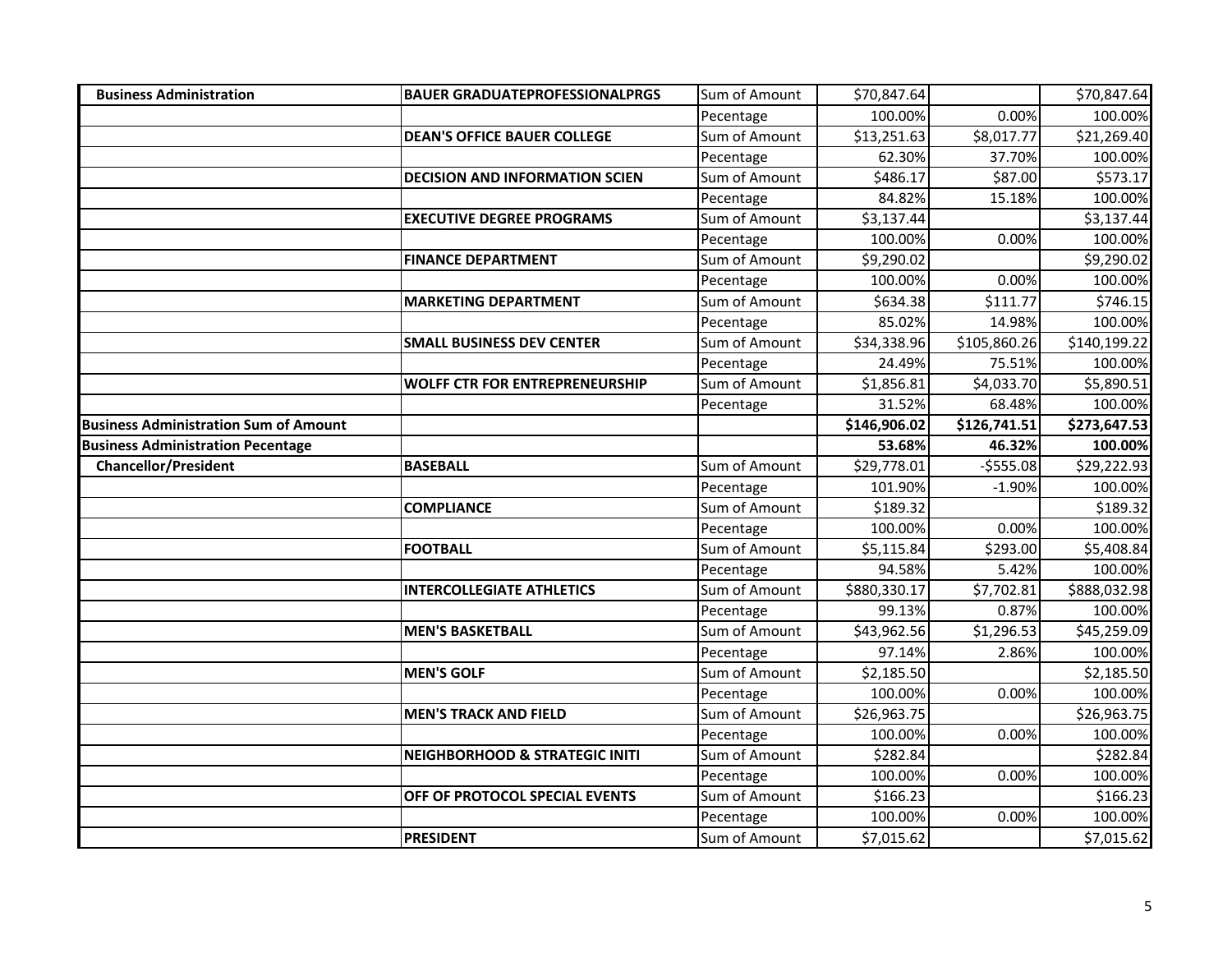| <b>Chancellor/President</b>               | <b>PRESIDENT</b>                         | Pecentage     | 100.00%              | 0.00%             | 100.00%               |
|-------------------------------------------|------------------------------------------|---------------|----------------------|-------------------|-----------------------|
|                                           | <b>STAFF COUNCIL</b>                     | Sum of Amount | \$175.00             | \$3,560.00        | \$3,735.00            |
|                                           |                                          | Pecentage     | 4.69%                | 95.31%            | 100.00%               |
|                                           | <b>UH ENERGY</b>                         | Sum of Amount | \$4,085.04           | \$158.76          | \$4,243.80            |
|                                           |                                          | Pecentage     | 96.26%               | 3.74%             | 100.00%               |
|                                           | <b>WOMEN'S BASKETBALL</b>                | Sum of Amount | \$22,944.29          |                   | \$22,944.29           |
|                                           |                                          | Pecentage     | 100.00%              | 0.00%             | 100.00%               |
|                                           | <b>WOMEN'S GOLF</b>                      | Sum of Amount | \$90.12              |                   | \$90.12               |
|                                           |                                          | Pecentage     | 100.00%              | 0.00%             | 100.00%               |
|                                           | <b>WOMEN'S SOCCER</b>                    | Sum of Amount | \$10,174.31          |                   | \$10,174.31           |
|                                           |                                          | Pecentage     | 100.00%              | 0.00%             | 100.00%               |
|                                           | <b>WOMEN'S SOFTBALL</b>                  | Sum of Amount | \$10,927.77          |                   | \$10,927.77           |
|                                           |                                          | Pecentage     | 100.00%              | 0.00%             | 100.00%               |
|                                           | <b>WOMEN'S SWIMMING &amp; DIVING</b>     | Sum of Amount | \$418.00             | \$472.50          | \$890.50              |
|                                           |                                          | Pecentage     | 46.94%               | 53.06%            | 100.00%               |
|                                           | <b>WOMEN'S TENNIS</b>                    | Sum of Amount | \$128.00             |                   | \$128.00              |
|                                           |                                          | Pecentage     | 100.00%              | 0.00%             | 100.00%               |
|                                           | <b>WOMEN'S VOLLEYBALL</b>                | Sum of Amount | \$4,350.50           |                   | \$4,350.50            |
|                                           |                                          | Pecentage     | 100.00%              | 0.00%             | 100.00%               |
|                                           |                                          |               |                      |                   |                       |
| <b>Chancellor/President Sum of Amount</b> |                                          |               | \$1,049,282.87       | \$12,928.52       | \$1,062,211.39        |
| <b>Chancellor/President Pecentage</b>     |                                          |               | 98.78%               | 1.22%             | 100.00%               |
| <b>College of Medicine</b>                | <b>BIOMEDICAL SCIENCES</b>               | Sum of Amount |                      | \$5,875.68        | \$5,875.68            |
|                                           |                                          | Pecentage     | 0.00%                | 100.00%           | 100.00%               |
|                                           | <b>MEDICAL EDUCATION</b>                 | Sum of Amount | \$66,426.99          | \$358.64          | \$66,785.63           |
|                                           |                                          | Pecentage     | 99.46%               | 0.54%             | 100.00%               |
|                                           | <b>OFFICE OF THE DEAN</b>                | Sum of Amount | \$1,065.49           | \$149.98          | \$1,215.47            |
|                                           |                                          | Pecentage     | 87.66%               | 12.34%            | 100.00%               |
|                                           | <b>STU AFF ADMISSIONS &amp; OUTREACH</b> | Sum of Amount |                      | \$7,580.00        | \$7,580.00            |
|                                           |                                          | Pecentage     | 0.00%                | 100.00%           | 100.00%               |
| <b>College of Medicine Sum of Amount</b>  |                                          |               | \$67,492.48          | \$13,964.30       | \$81,456.78           |
| <b>College of Medicine Pecentage</b>      |                                          |               | 82.86%               | 17.14%            | 100.00%               |
| <b>College of Nursing</b>                 | <b>DEANS OFFICE - COLLEG OF NURSI</b>    | Sum of Amount | \$13,924.66          | \$10,527.19       | \$24,451.85           |
|                                           |                                          | Pecentage     | 56.95%               | 43.05%            | 100.00%               |
| <b>College of Nursing Sum of Amount</b>   |                                          |               | \$13,924.66          | \$10,527.19       | \$24,451.85           |
| <b>College of Nursing Pecentage</b>       |                                          |               | 56.95%               | 43.05%            | 100.00%               |
| <b>College of the Arts</b>                | <b>ART</b>                               | Sum of Amount | \$3,626.44<br>95.05% | \$189.02<br>4.95% | \$3,815.46<br>100.00% |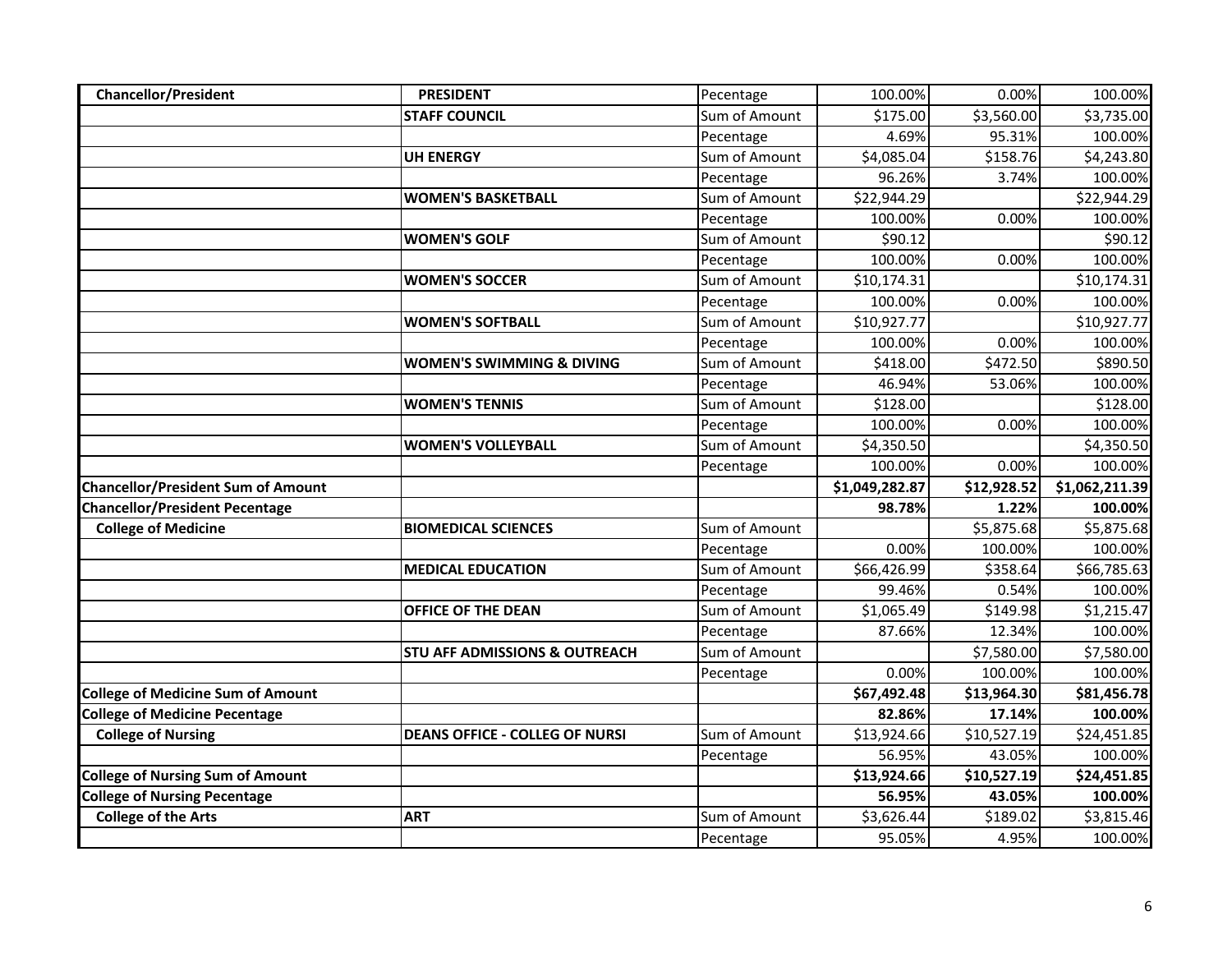| <b>College of the Arts</b>               | <b>BAND</b>                               | Sum of Amount | \$232.10     |            | \$232.10     |
|------------------------------------------|-------------------------------------------|---------------|--------------|------------|--------------|
|                                          |                                           | Pecentage     | 100.00%      | 0.00%      | 100.00%      |
|                                          | <b>BLAFFER GALLERY</b>                    | Sum of Amount | \$7,093.67   | \$175.50   | \$7,269.17   |
|                                          |                                           | Pecentage     | 97.59%       | 2.41%      | 100.00%      |
|                                          | <b>CWMCA CENTER FOR THE ARTS</b>          | Sum of Amount | \$184.66     |            | \$184.66     |
|                                          |                                           | Pecentage     | 100.00%      | 0.00%      | 100.00%      |
|                                          | DEAN OFFIC THE COLLEGE OF ARTS            | Sum of Amount | \$2,830.90   |            | \$2,830.90   |
|                                          |                                           | Pecentage     | 100.00%      | 0.00%      | 100.00%      |
|                                          | <b>MUSIC</b>                              | Sum of Amount | \$1,247.23   |            | \$1,247.23   |
|                                          |                                           | Pecentage     | 100.00%      | 0.00%      | 100.00%      |
|                                          | <b>THEATER</b>                            | Sum of Amount | \$851.43     |            | \$851.43     |
|                                          |                                           | Pecentage     | 100.00%      | 0.00%      | 100.00%      |
| <b>College of the Arts Sum of Amount</b> |                                           |               | \$16,066.43  | \$364.52   | \$16,430.95  |
| <b>College of the Arts Pecentage</b>     |                                           |               | 97.78%       | 2.22%      | 100.00%      |
| <b>Education</b>                         | <b>ASIAN AMERICAN STUDIES</b>             | Sum of Amount |              | \$275.00   | \$275.00     |
|                                          |                                           | Pecentage     | 0.00%        | 100.00%    | 100.00%      |
|                                          | <b>CENTER FOR INFO TECG IN ED.</b>        | Sum of Amount | \$4,688.79   |            | \$4,688.79   |
|                                          |                                           | Pecentage     | 100.00%      | 0.00%      | 100.00%      |
|                                          | <b>CHARTER SCHOOL</b>                     | Sum of Amount | \$4,177.55   | \$973.46   | \$5,151.01   |
|                                          |                                           | Pecentage     | 81.10%       | 18.90%     | 100.00%      |
|                                          | <b>CURRICULUM AND INSTRUCTION</b>         | Sum of Amount | \$14,002.99  | \$19.99    | \$14,022.98  |
|                                          |                                           | Pecentage     | 99.86%       | 0.14%      | 100.00%      |
|                                          | <b>DEAN, EDUCATION</b>                    | Sum of Amount | \$3,309.10   | \$2,542.50 | \$5,851.60   |
|                                          |                                           | Pecentage     | 56.55%       | 43.45%     | 100.00%      |
|                                          | <b>ED LEADERSHIP &amp; POLICY STUDIES</b> | Sum of Amount | \$11,193.75  | \$1,132.82 | \$12,326.57  |
|                                          |                                           | Pecentage     | 90.81%       | 9.19%      | 100.00%      |
|                                          | PSYCH, HLTH & LEARNING SCIENCE            | Sum of Amount | \$16,673.23  | \$343.63   | \$17,016.86  |
|                                          |                                           | Pecentage     | 97.98%       | 2.02%      | 100.00%      |
| <b>Education Sum of Amount</b>           |                                           |               | \$54,045.41  | \$5,287.40 | \$59,332.81  |
| <b>Education Pecentage</b>               |                                           |               | 91.09%       | 8.91%      | 100.00%      |
| <b>Engineering</b>                       | <b>BIOMEDICAL ENGINEERING</b>             | Sum of Amount | \$174,045.15 | \$2,426.60 | \$176,471.75 |
|                                          |                                           | Pecentage     | 98.62%       | 1.38%      | 100.00%      |
|                                          | <b>CHEMICAL ENGINEERING</b>               | Sum of Amount | \$55,545.96  |            | \$55,545.96  |
|                                          |                                           | Pecentage     | 100.00%      | 0.00%      | 100.00%      |
|                                          | <b>CIVIL ENGINEERING</b>                  | Sum of Amount | \$23,237.68  | \$1,492.66 | \$24,730.34  |
|                                          |                                           | Pecentage     | 93.96%       | 6.04%      | 100.00%      |
|                                          | <b>COMPOSITE ENGR APPLICATIONS CT</b>     | Sum of Amount | \$104.27     |            | \$104.27     |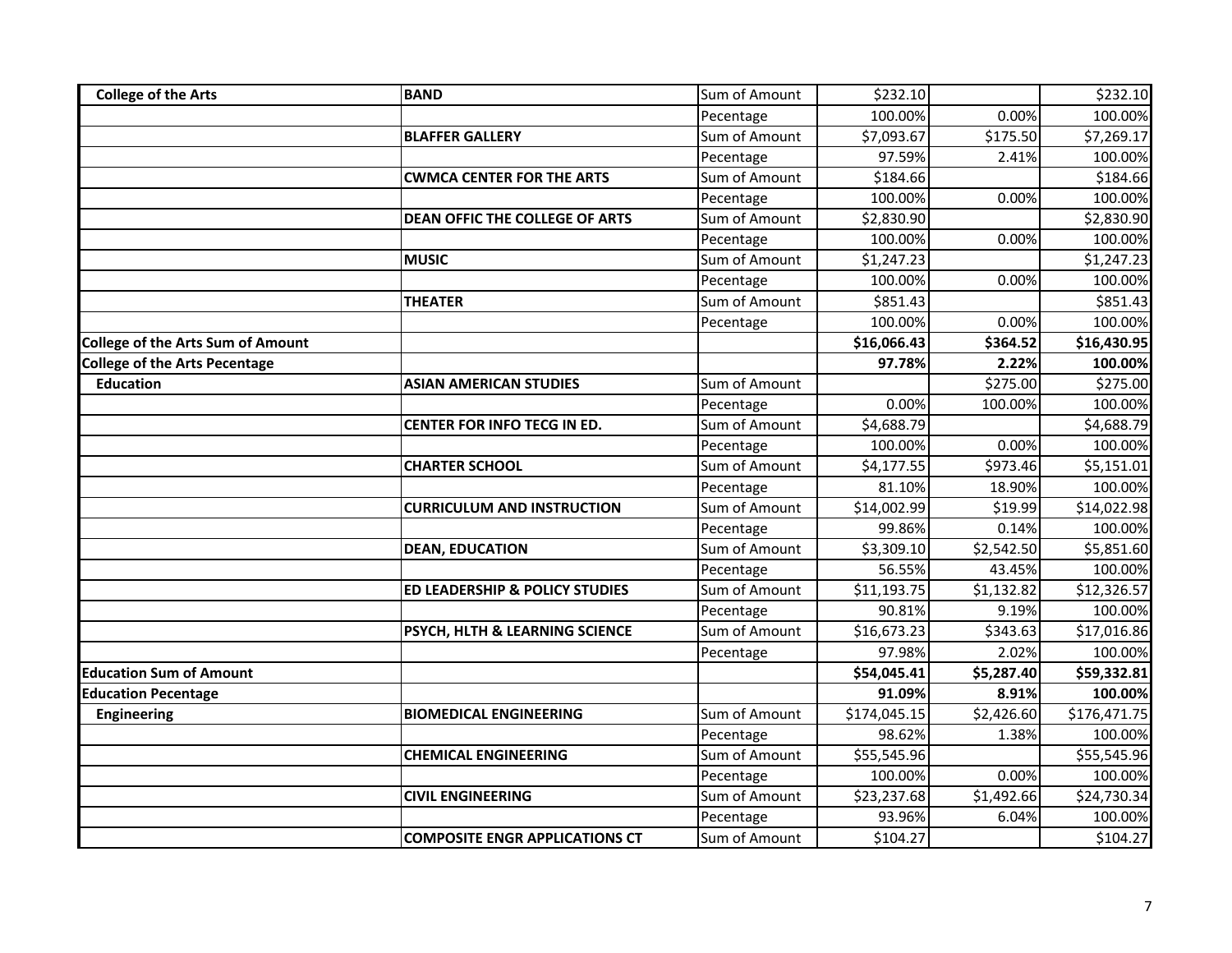| <b>Engineering</b>                                                                                       | <b>COMPOSITE ENGR APPLICATIONS CT</b>     | Pecentage     | 100.00%               | 0.00%             | 100.00%                |
|----------------------------------------------------------------------------------------------------------|-------------------------------------------|---------------|-----------------------|-------------------|------------------------|
|                                                                                                          | <b>DEAN, ENGINEERING</b>                  | Sum of Amount | \$3,775.32            | \$9,953.26        | \$13,728.58            |
|                                                                                                          |                                           | Pecentage     | 27.50%                | 72.50%            | 100.00%                |
|                                                                                                          | <b>ELECTRICAL ENGINEERING</b>             | Sum of Amount | \$102,188.34          | \$10,069.65       | \$112,257.99           |
|                                                                                                          |                                           | Pecentage     | 91.03%                | 8.97%             | 100.00%                |
|                                                                                                          | <b>ENGr UNDERGRADUATE PROGRAMS</b>        | Sum of Amount | \$23,585.02           |                   | \$23,585.02            |
|                                                                                                          |                                           | Pecentage     | 100.00%               | 0.00%             | 100.00%                |
|                                                                                                          | <b>INDUSTRIAL ENGINEERING</b>             | Sum of Amount | \$86.92               |                   | \$86.92                |
|                                                                                                          |                                           | Pecentage     | 100.00%               | 0.00%             | 100.00%                |
|                                                                                                          | <b>INTEGRATED BIO &amp; NANO SYSTEM</b>   | Sum of Amount | \$1,028.04            |                   | \$1,028.04             |
|                                                                                                          |                                           | Pecentage     | 100.00%               | 0.00%             | 100.00%                |
|                                                                                                          | <b>MECHANICAL ENGINEERING</b>             | Sum of Amount | \$18,562.80           | \$4,997.50        | \$23,560.30            |
|                                                                                                          |                                           | Pecentage     | 78.79%                | 21.21%            | 100.00%                |
|                                                                                                          | <b>NAT'L AIRBORNE LASER MAP</b>           | Sum of Amount | \$915.65              |                   | \$915.65               |
|                                                                                                          |                                           | Pecentage     | 100.00%               | 0.00%             | 100.00%                |
|                                                                                                          | PETROLEUM ENGINEERING                     | Sum of Amount | \$239,501.95          | \$11,902.99       | \$251,404.94           |
|                                                                                                          |                                           | Pecentage     | 95.27%                | 4.73%             | 100.00%                |
| <b>Engineering Sum of Amount</b>                                                                         |                                           |               | \$642,577.10          | \$40,842.66       | \$683,419.76           |
| <b>Engineering Pecentage</b>                                                                             |                                           |               | 94.02%                | 5.98%             | 100.00%                |
| <b>Graduate College of Social Work</b>                                                                   | <b>CHILD &amp; FAMILY CENTER</b>          | Sum of Amount | \$1,061.72            |                   | \$1,061.72             |
|                                                                                                          |                                           | Pecentage     | 100.00%               | 0.00%             | 100.00%                |
|                                                                                                          | <b>CTR DRUG &amp; SOCIAL POLICY RESRC</b> | Sum of Amount | \$43,546.02           |                   | \$43,546.02            |
|                                                                                                          |                                           | Pecentage     | 100.00%               | 0.00%             | 100.00%                |
|                                                                                                          | <b>DEAN, SOCIAL WORK</b>                  | Sum of Amount | \$7,926.13            |                   | \$7,926.13             |
|                                                                                                          |                                           | Pecentage     | 100.00%               | 0.00%             | 100.00%                |
|                                                                                                          | <b>FIELD OFFICE</b>                       | Sum of Amount | \$114.51              |                   | \$114.51               |
|                                                                                                          |                                           | Pecentage     | 100.00%               | 0.00%             | 100.00%                |
|                                                                                                          | <b>GCSW RESEARCH CENTER SUPPORT</b>       | Sum of Amount |                       | \$26.54           | \$26.54                |
|                                                                                                          |                                           | Pecentage     | 0.00%                 | 100.00%           | 100.00%                |
|                                                                                                          |                                           |               |                       |                   |                        |
|                                                                                                          | <b>GCSW-INFORMATION TECHNOLOGY</b>        | Sum of Amount | \$494.47              |                   | \$494.47               |
|                                                                                                          |                                           | Pecentage     | 100.00%               | 0.00%             | 100.00%                |
|                                                                                                          | LATINA MATERNAL & FAMILY HLTH             | Sum of Amount | \$28,212.06           |                   | \$28,212.06            |
|                                                                                                          |                                           | Pecentage     | 100.00%               | 0.00%             | 100.00%                |
|                                                                                                          |                                           |               | \$81,354.91           | \$26.54           | \$81,381.45            |
| <b>Graduate College of Social Work Sum of Amount</b><br><b>Graduate College of Social Work Pecentage</b> |                                           |               | 99.97%                | 0.03%             | 100.00%                |
| <b>Honors College</b>                                                                                    | <b>DEAN, HONORS COLLEGE</b>               | Sum of Amount | \$12,608.69<br>92.84% | \$972.73<br>7.16% | \$13,581.42<br>100.00% |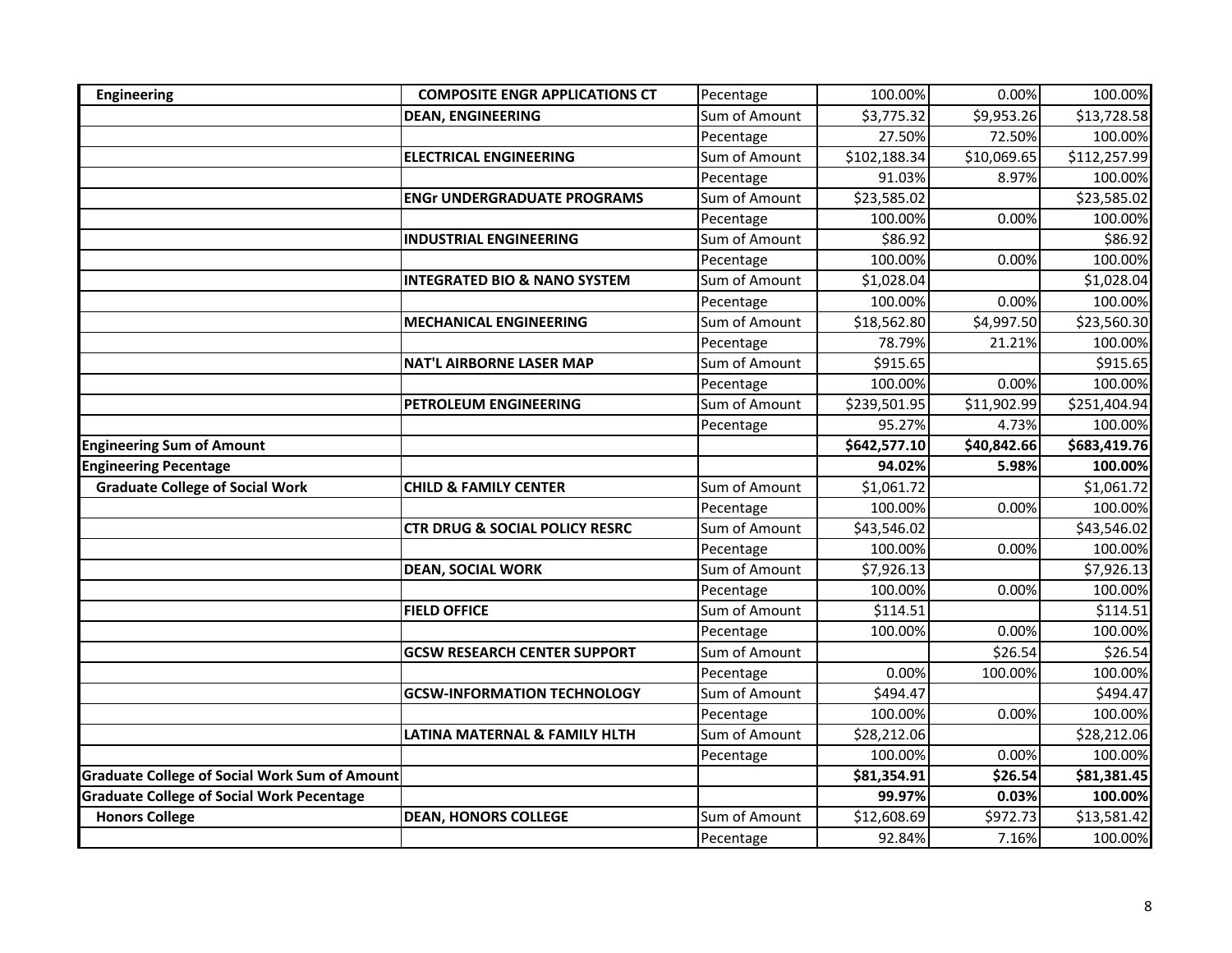| <b>Honors College Sum of Amount</b>              |                                           |               | \$12,608.69  | \$972.73   | \$13,581.42  |
|--------------------------------------------------|-------------------------------------------|---------------|--------------|------------|--------------|
| <b>Honors College Pecentage</b>                  |                                           |               | 92.84%       | 7.16%      | 100.00%      |
| <b>Hotel and Restaurant Management</b>           | <b>DEAN, HOTEL &amp; RESTAURANT MANAG</b> | Sum of Amount | \$4,629.58   |            | \$4,629.58   |
|                                                  |                                           | Pecentage     | 100.00%      | 0.00%      | 100.00%      |
|                                                  | <b>HOTEL AND RESTAURANT MANAGEMEN</b>     | Sum of Amount | \$149,246.16 | \$1,255.29 | \$150,501.45 |
|                                                  |                                           | Pecentage     | 99.17%       | 0.83%      | 100.00%      |
| Hotel and Restaurant Management Sum of Amount    |                                           |               | \$153,875.74 | \$1,255.29 | \$155,131.03 |
| <b>Hotel and Restaurant Management Pecentage</b> |                                           |               | 99.19%       | 0.81%      | 100.00%      |
| <b>Law Center</b>                                | <b>ALUMNI RELATIONS, LAW</b>              | Sum of Amount | \$5.32       | \$1,957.13 | \$1,962.45   |
|                                                  |                                           | Pecentage     | 0.27%        | 99.73%     | 100.00%      |
|                                                  | <b>BUSINESS SERVICES, LAW</b>             | Sum of Amount | \$1,301.64   | \$331.35   | \$1,632.99   |
|                                                  |                                           | Pecentage     | 79.71%       | 20.29%     | 100.00%      |
|                                                  | <b>CENTER PROGRAMS, LAW</b>               | Sum of Amount | \$14.73      |            | \$14.73      |
|                                                  |                                           | Pecentage     | 100.00%      | 0.00%      | 100.00%      |
|                                                  | <b>CHAIRS AND PROFESSORSHIPS,LAW</b>      | Sum of Amount | \$14.42      |            | \$14.42      |
|                                                  |                                           | Pecentage     | 100.00%      | 0.00%      | 100.00%      |
|                                                  | <b>DEAN, LAW</b>                          | Sum of Amount | \$2,246.00   |            | \$2,246.00   |
|                                                  |                                           | Pecentage     | 100.00%      | 0.00%      | 100.00%      |
|                                                  | <b>FACULTY SUPPORT LAW</b>                | Sum of Amount | \$315.84     |            | \$315.84     |
|                                                  |                                           | Pecentage     | 100.00%      | 0.00%      | 100.00%      |
|                                                  | <b>HEALTH LAW &amp; POLICY INSTITUTE</b>  | Sum of Amount | \$85.28      | \$526.88   | \$612.16     |
|                                                  |                                           | Pecentage     | 13.93%       | 86.07%     | 100.00%      |
|                                                  | <b>IHELG</b>                              | Sum of Amount | \$22.40      |            | \$22.40      |
|                                                  |                                           | Pecentage     | 100.00%      | 0.00%      | 100.00%      |
|                                                  | <b>INNOCENCE PROGRAM</b>                  | Sum of Amount | \$10.72      |            | \$10.72      |
|                                                  |                                           | Pecentage     | 100.00%      | 0.00%      | 100.00%      |
|                                                  | <b>LAW</b>                                | Sum of Amount | \$85.28      |            | \$85.28      |
|                                                  |                                           | Pecentage     | 100.00%      | 0.00%      | 100.00%      |
|                                                  | <b>LAW INFORMATION TECHNOLOGY</b>         | Sum of Amount | \$134.85     |            | \$134.85     |
|                                                  |                                           | Pecentage     | 100.00%      | 0.00%      | 100.00%      |
|                                                  | <b>LAW LIBRARY</b>                        | Sum of Amount | \$34,030.89  | \$97.16    | \$34,128.05  |
|                                                  |                                           | Pecentage     | 99.72%       | 0.28%      | 100.00%      |
|                                                  | <b>LEGAL AID CLINIC, LAW</b>              | Sum of Amount | \$40.72      | \$39.29    | \$80.01      |
|                                                  |                                           | Pecentage     | 50.89%       | 49.11%     | 100.00%      |
|                                                  | PUBLIC RELS & MARKETING, LAW              | Sum of Amount | \$2,594.93   |            | \$2,594.93   |
|                                                  |                                           | Pecentage     | 100.00%      | 0.00%      | 100.00%      |
|                                                  | <b>STUDENT ORGANIZATION, LAW</b>          | Sum of Amount | \$521.89     |            | \$521.89     |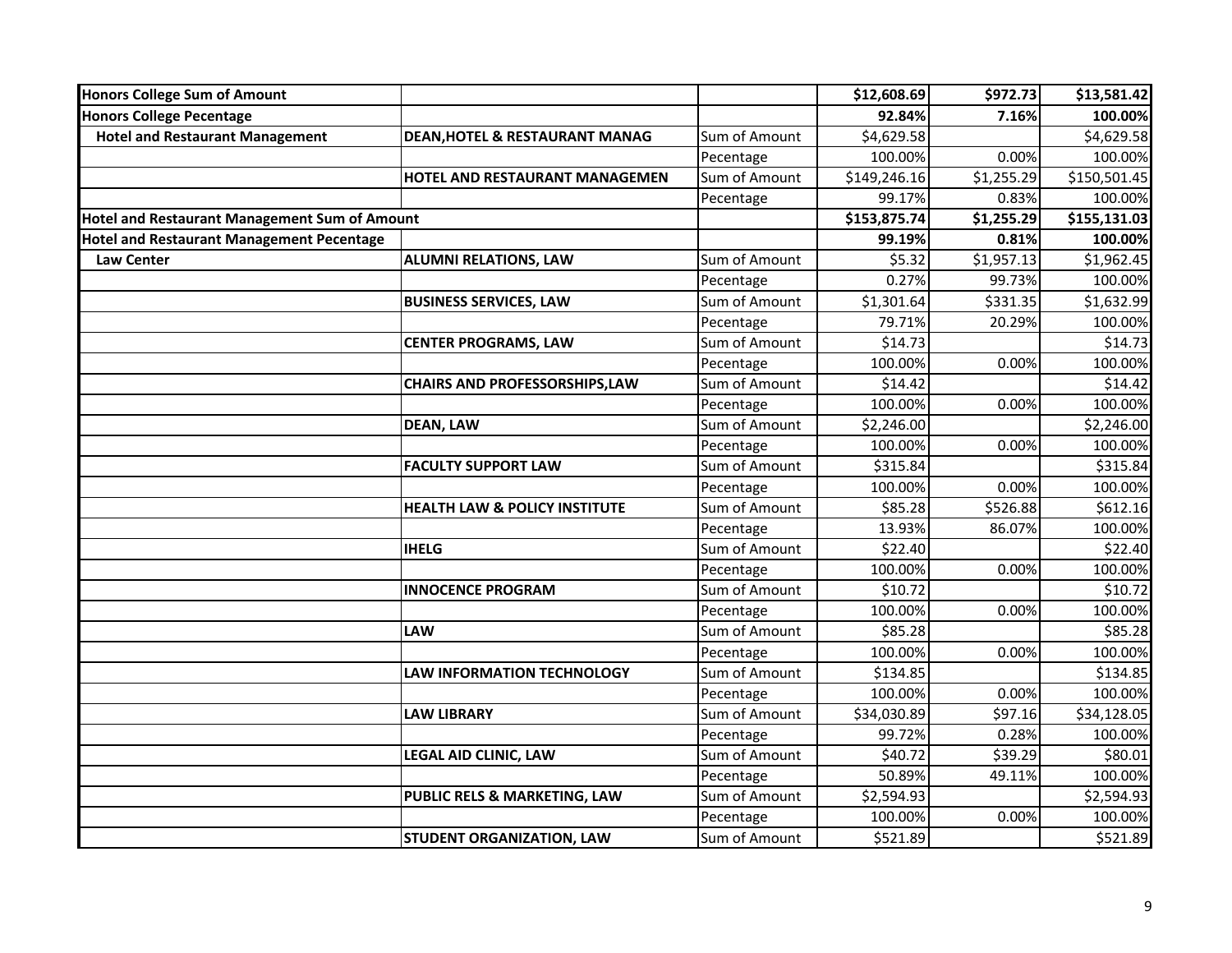| <b>Law Center</b>                       | STUDENT ORGANIZATION, LAW               | Pecentage     | 100.00%      | 0.00%       | 100.00%      |
|-----------------------------------------|-----------------------------------------|---------------|--------------|-------------|--------------|
|                                         | <b>STUDENT SERVICES, LAW</b>            | Sum of Amount |              | \$685.96    | \$685.96     |
|                                         |                                         | Pecentage     | 0.00%        | 100.00%     | 100.00%      |
| Law Center Sum of Amount                |                                         |               | \$41,424.91  | \$3,637.77  | \$45,062.68  |
| <b>Law Center Pecentage</b>             |                                         |               | 91.93%       | 8.07%       | 100.00%      |
| <b>Liberal Arts and Social Sciences</b> | <b>AFRICAN-AMERICAN STUDIES</b>         | Sum of Amount | \$995.26     |             | \$995.26     |
|                                         |                                         | Pecentage     | 100.00%      | 0.00%       | 100.00%      |
|                                         | <b>ARTE PUBLICO</b>                     | Sum of Amount | \$54,145.37  | \$122.44    | \$54,267.81  |
|                                         |                                         | Pecentage     | 99.77%       | 0.23%       | 100.00%      |
|                                         | <b>CENTER FOR PUBLIC HISTORY</b>        | Sum of Amount | \$16.23      | \$2,581.75  | \$2,597.98   |
|                                         |                                         | Pecentage     | 0.62%        | 99.38%      | 100.00%      |
|                                         | <b>COMMUNICATION</b>                    | Sum of Amount | \$4,435.99   | \$89.95     | \$4,525.94   |
|                                         |                                         | Pecentage     | 98.01%       | 1.99%       | 100.00%      |
|                                         | <b>COMMUNICATIONS DISORDERS</b>         | Sum of Amount | \$1,757.77   |             | \$1,757.77   |
|                                         |                                         | Pecentage     | 100.00%      | 0.00%       | 100.00%      |
|                                         | <b>DEAN, LIBERAL ARTS &amp; SOC SCI</b> | Sum of Amount | \$6,438.22   | \$16,605.74 | \$23,043.96  |
|                                         |                                         | Pecentage     | 27.94%       | 72.06%      | 100.00%      |
|                                         | <b>ECONOMICS</b>                        | Sum of Amount | \$5,967.40   |             | \$5,967.40   |
|                                         |                                         | Pecentage     | 100.00%      | 0.00%       | 100.00%      |
|                                         | <b>ENGLISH</b>                          | Sum of Amount | \$5,553.28   | \$480.69    | \$6,033.97   |
|                                         |                                         | Pecentage     | 92.03%       | 7.97%       | 100.00%      |
|                                         | <b>HEALTH AND HUMAN PERFORMANCE</b>     | Sum of Amount | \$32,678.51  |             | \$32,678.51  |
|                                         |                                         | Pecentage     | 100.00%      | 0.00%       | 100.00%      |
|                                         | <b>HISTORY</b>                          | Sum of Amount | \$4,116.00   |             | \$4,116.00   |
|                                         |                                         | Pecentage     | 100.00%      | 0.00%       | 100.00%      |
|                                         | <b>MEXICAN-AMERICAN STUDIES</b>         | Sum of Amount | \$324.76     | \$562.19    | \$886.95     |
|                                         |                                         | Pecentage     | 36.62%       | 63.38%      | 100.00%      |
|                                         | <b>MILITARY SCIENCE</b>                 | Sum of Amount | \$214.58     |             | \$214.58     |
|                                         |                                         | Pecentage     | 100.00%      | 0.00%       | 100.00%      |
|                                         | <b>MODERN AND CLASSICAL LANGUAGES</b>   | Sum of Amount | \$1,187.96   |             | \$1,187.96   |
|                                         |                                         | Pecentage     | 100.00%      | 0.00%       | 100.00%      |
|                                         | POLITICAL SCIENCE                       | Sum of Amount | \$5,259.31   |             | \$5,259.31   |
|                                         |                                         | Pecentage     | 100.00%      | 0.00%       | 100.00%      |
|                                         | <b>PSYCHOLOGY</b>                       | Sum of Amount | \$157,273.49 | \$850.16    | \$158,123.65 |
|                                         |                                         | Pecentage     | 99.46%       | 0.54%       | 100.00%      |
|                                         | <b>WOMEN'S STUDIES PROGRAM</b>          | Sum of Amount | \$74.05      |             | \$74.05      |
|                                         |                                         | Pecentage     | 100.00%      | 0.00%       | 100.00%      |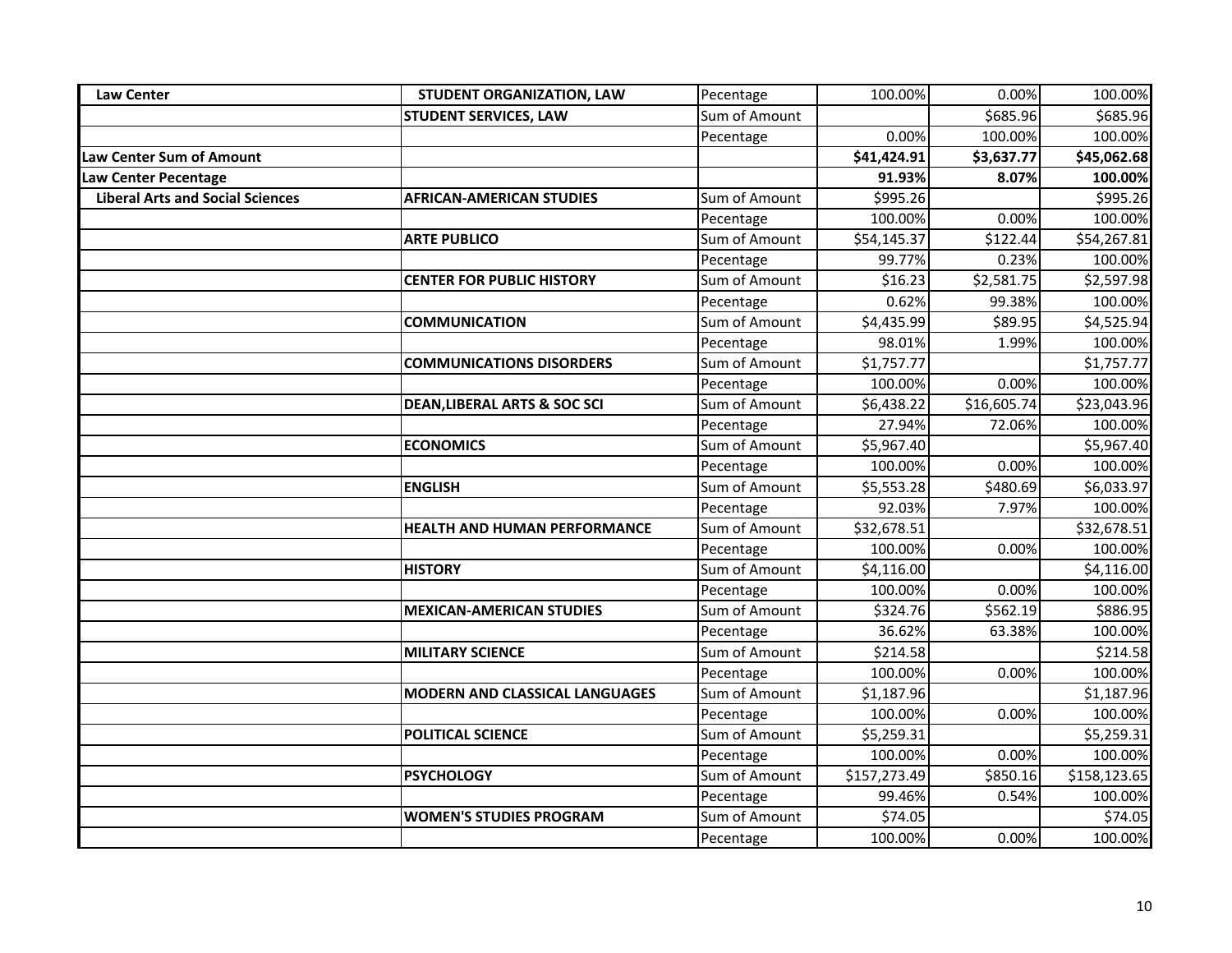| <b>Liberal Arts and Social Sciences Sum of Amount</b> |                                          |               | \$280,438.18 | \$21,292.92 | \$301,731.10 |
|-------------------------------------------------------|------------------------------------------|---------------|--------------|-------------|--------------|
| Liberal Arts and Social Sciences Pecentage            |                                          |               | 92.94%       | 7.06%       | 100.00%      |
| Library                                               | <b>UNIVERSITY LIBRARIES</b>              | Sum of Amount | \$292,169.90 | \$3,480.54  | \$295,650.44 |
|                                                       |                                          | Pecentage     | 98.82%       | 1.18%       | 100.00%      |
| <b>Library Sum of Amount</b>                          |                                          |               | \$292,169.90 | \$3,480.54  | \$295,650.44 |
| Library Pecentage                                     |                                          |               | 98.82%       | 1.18%       | 100.00%      |
| <b>Natural Science and Mathematics</b>                | <b>BIOLOGY &amp; BIOCHEMISTRY</b>        | Sum of Amount | \$43,105.42  | \$562.25    | \$43,667.67  |
|                                                       |                                          | Pecentage     | 98.71%       | 1.29%       | 100.00%      |
|                                                       | <b>CHEMISTRY</b>                         | Sum of Amount | \$103,395.47 | \$8,511.39  | \$111,906.86 |
|                                                       |                                          | Pecentage     | 92.39%       | 7.61%       | 100.00%      |
|                                                       | <b>COMPUTER SCIENCE</b>                  | Sum of Amount | \$23,317.93  | \$825.85    | \$24,143.78  |
|                                                       |                                          | Pecentage     | 96.58%       | 3.42%       | 100.00%      |
|                                                       | CTR FOR NUCLEAR REC&CELL SIGN            | Sum of Amount | \$31,892.19  | \$339.04    | \$32,231.23  |
|                                                       |                                          | Pecentage     | 98.95%       | 1.05%       | 100.00%      |
|                                                       | <b>DEAN, NATURAL SCIENCE &amp; MATHE</b> | Sum of Amount | \$22,263.33  |             | \$22,263.33  |
|                                                       |                                          | Pecentage     | 100.00%      | 0.00%       | 100.00%      |
|                                                       | <b>EARTH &amp; ATMOSPHERIC SCIENCES</b>  | Sum of Amount | \$45,633.87  | \$1,049.66  | \$46,683.53  |
|                                                       |                                          | Pecentage     | 97.75%       | 2.25%       | 100.00%      |
|                                                       | <b>MATHEMATICS</b>                       | Sum of Amount | \$3,668.06   |             | \$3,668.06   |
|                                                       |                                          | Pecentage     | 100.00%      | 0.00%       | 100.00%      |
|                                                       | <b>PHYSICS</b>                           | Sum of Amount | \$13,072.29  | \$12,900.00 | \$25,972.29  |
|                                                       |                                          | Pecentage     | 50.33%       | 49.67%      | 100.00%      |
| Natural Science and Mathematics Sum of Amount         |                                          |               | \$286,348.56 | \$24,188.19 | \$310,536.75 |
| Natural Science and Mathematics Pecentage             |                                          |               | 92.21%       | 7.79%       | 100.00%      |
| <b>Optometry</b>                                      | <b>DEAN, OPTOMETRY</b>                   | Sum of Amount | \$3,706.81   | \$251.88    | \$3,958.69   |
|                                                       |                                          | Pecentage     | 93.64%       | 6.36%       | 100.00%      |
|                                                       | <b>OPT VISION SCIENCES</b>               | Sum of Amount | \$37,495.69  |             | \$37,495.69  |
|                                                       |                                          | Pecentage     | 100.00%      | 0.00%       | 100.00%      |
|                                                       | <b>OPTOMETRY CLINIC</b>                  | Sum of Amount | \$133,488.89 | \$304.56    | \$133,793.45 |
|                                                       |                                          | Pecentage     | 99.77%       | 0.23%       | 100.00%      |
| <b>Optometry Sum of Amount</b>                        |                                          |               | \$174,691.39 | \$556.44    | \$175,247.83 |
| <b>Optometry Pecentage</b>                            |                                          |               | 99.68%       | 0.32%       | 100.00%      |
| Pharmacy                                              | <b>DEAN, PHARMACY</b>                    | Sum of Amount | \$4,197.42   |             | \$4,197.42   |
|                                                       |                                          | Pecentage     | 100.00%      | 0.00%       | 100.00%      |
|                                                       | <b>EXPERIENTIAL PROGRAMS</b>             | Sum of Amount | \$6,480.00   |             | \$6,480.00   |
|                                                       |                                          | Pecentage     | 100.00%      | 0.00%       | 100.00%      |
|                                                       | <b>PHAR HEALTH OUTCOMES &amp; POLICY</b> | Sum of Amount | \$20,417.41  | \$3,675.00  | \$24,092.41  |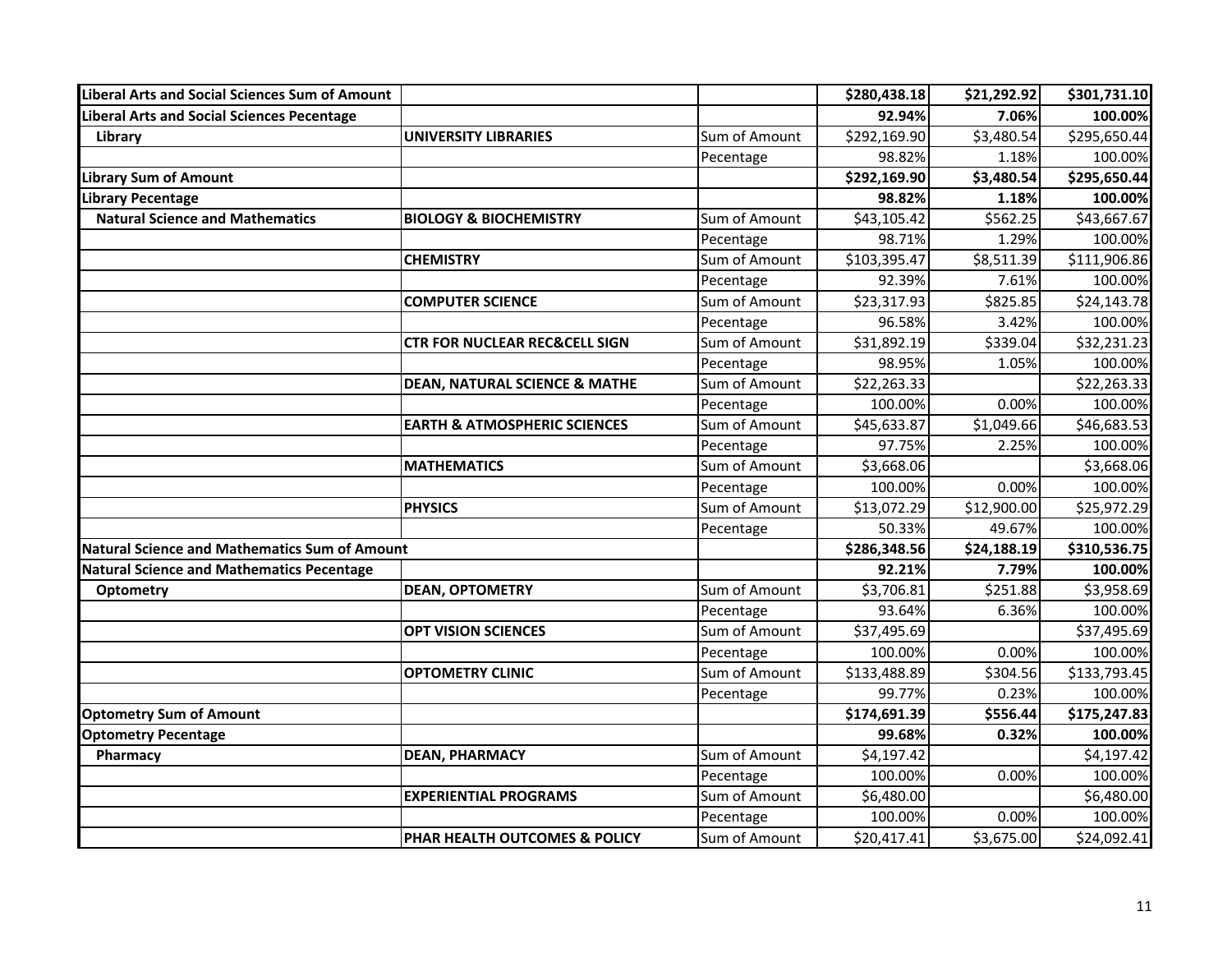| Pharmacy                      | PHAR HEALTH OUTCOMES & POLICY             | Pecentage     | 84.75%       | 15.25%      | 100.00%      |
|-------------------------------|-------------------------------------------|---------------|--------------|-------------|--------------|
|                               | PHARM PRAC & TRANS RESEARCH               | Sum of Amount | \$3,425.14   | \$6,164.38  | \$9,589.52   |
|                               |                                           | Pecentage     | 35.72%       | 64.28%      | 100.00%      |
|                               | PHARMACOLOGICAL & PHARMACEUTIC            | Sum of Amount | \$39,107.95  | \$30.20     | \$39,138.15  |
|                               |                                           | Pecentage     | 99.92%       | 0.08%       | 100.00%      |
|                               | <b>STUDENT SERVICES PHARMACY</b>          | Sum of Amount | \$79.94      | \$4,350.93  | \$4,430.87   |
|                               |                                           | Pecentage     | 1.80%        | 98.20%      | 100.00%      |
| <b>Pharmacy Sum of Amount</b> |                                           |               | \$73,707.86  | \$14,220.51 | \$87,928.37  |
| <b>Pharmacy Pecentage</b>     |                                           |               | 83.83%       | 16.17%      | 100.00%      |
| Research                      | AMI: ADV MANUFACTURING INSTITU            | Sum of Amount | \$1,145.69   | \$99.58     | \$1,245.27   |
|                               |                                           | Pecentage     | 92.00%       | 8.00%       | 100.00%      |
|                               | <b>ANIMAL CARE OPERATIONS</b>             | Sum of Amount | \$14,861.35  | \$13,728.36 | \$28,589.71  |
|                               |                                           | Pecentage     | 51.98%       | 48.02%      | 100.00%      |
|                               | <b>CENTER FOR INNOVA/PARTNERSHIPS</b>     | Sum of Amount | \$27.60      |             | \$27.60      |
|                               |                                           | Pecentage     | 100.00%      | 0.00%       | 100.00%      |
|                               | DATA ASSESSMENT & IT DOR                  | Sum of Amount | \$1,320.00   |             | \$1,320.00   |
|                               |                                           | Pecentage     | 100.00%      | 0.00%       | 100.00%      |
|                               | <b>DOR COMMUNICATIONS</b>                 | Sum of Amount | \$4,285.00   |             | \$4,285.00   |
|                               |                                           | Pecentage     | 100.00%      | 0.00%       | 100.00%      |
|                               | <b>ENVIRONMENT HEALTH &amp; LIFE SAFE</b> | Sum of Amount | \$20,875.56  | \$45.45     | \$20,921.01  |
|                               |                                           | Pecentage     | 99.78%       | 0.22%       | 100.00%      |
|                               | <b>GRANTS AND CONTRACTS</b>               | Sum of Amount | \$8,383.32   | \$12,673.70 | \$21,057.02  |
|                               |                                           | Pecentage     | 39.81%       | 60.19%      | 100.00%      |
|                               | <b>HEALTH RESEARCH INSTITUTE</b>          | Sum of Amount | \$81.20      |             | \$81.20      |
|                               |                                           | Pecentage     | 100.00%      | 0.00%       | 100.00%      |
|                               | <b>HPE - DATA SCIENCE CENTER</b>          | Sum of Amount | \$2,480.57   |             | \$2,480.57   |
|                               |                                           | Pecentage     | 100.00%      | 0.00%       | 100.00%      |
|                               | OFFICE OF INTELL PROPERTY MGMT            | Sum of Amount | \$143,034.75 |             | \$143,034.75 |
|                               |                                           | Pecentage     | 100.00%      | 0.00%       | 100.00%      |
|                               | <b>RESEARCH</b>                           | Sum of Amount | \$12,240.00  |             | \$12,240.00  |
|                               |                                           | Pecentage     | 100.00%      | 0.00%       | 100.00%      |
|                               | <b>RESEARCH ADMINISTRATION</b>            | Sum of Amount | \$18,104.60  |             | \$18,104.60  |
|                               |                                           | Pecentage     | 100.00%      | 0.00%       | 100.00%      |
|                               | <b>RESEARCH INTEGRITY &amp; OVERSIGHT</b> | Sum of Amount | \$1,226.25   | \$117.24    | \$1,343.49   |
|                               |                                           | Pecentage     | 91.27%       | 8.73%       | 100.00%      |
|                               | <b>TIMES</b>                              | Sum of Amount | \$8,221.68   | \$89.52     | \$8,311.20   |
|                               |                                           | Pecentage     | 98.92%       | 1.08%       | 100.00%      |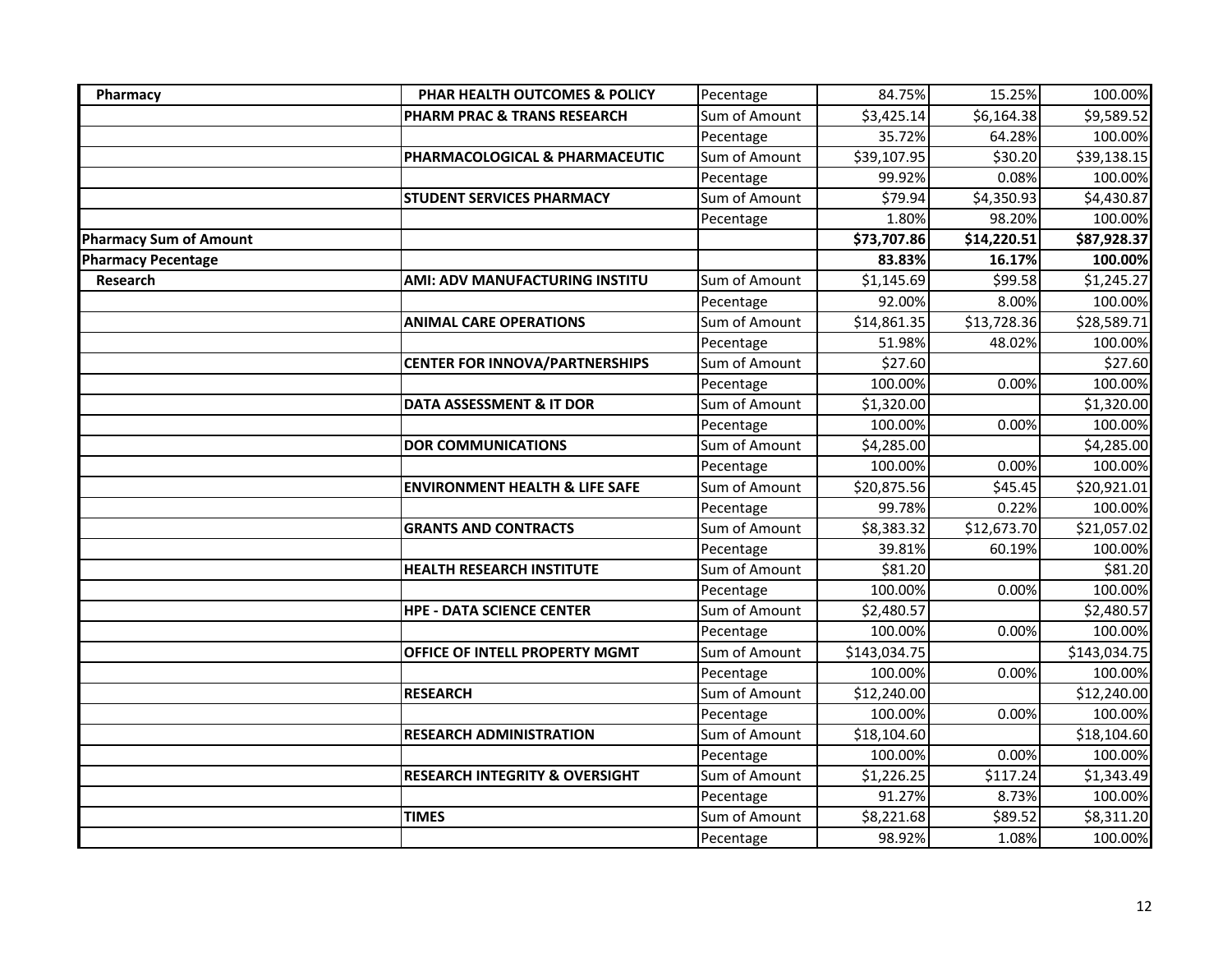| Research                      | TX CTR SUPERCONDUCTIVITY AT UH            | Sum of Amount | \$10,565.91  | \$3,813.60  | \$14,379.51  |
|-------------------------------|-------------------------------------------|---------------|--------------|-------------|--------------|
|                               |                                           | Pecentage     | 73.48%       | 26.52%      | 100.00%      |
|                               | <b>VP FOR RESEARCH CENTRAL OFFICE</b>     | Sum of Amount | \$41,073.64  | \$59.90     | \$41,133.54  |
|                               |                                           | Pecentage     | 99.85%       | 0.15%       | 100.00%      |
| <b>Research Sum of Amount</b> |                                           |               | \$287,927.12 | \$30,627.35 | \$318,554.47 |
| <b>Research Pecentage</b>     |                                           |               | 90.39%       | 9.61%       | 100.00%      |
| <b>Student Affairs</b>        | <b>ADMISSIONS</b>                         | Sum of Amount | \$13,993.71  | \$27,902.01 | \$41,895.72  |
|                               |                                           | Pecentage     | 33.40%       | 66.60%      | 100.00%      |
|                               | <b>CAMPUS RECREATION</b>                  | Sum of Amount | \$24,607.18  | \$2,400.00  | \$27,007.18  |
|                               |                                           | Pecentage     | 91.11%       | 8.89%       | 100.00%      |
|                               | <b>CAMPUS SOLUTIONS SVC</b>               | Sum of Amount | \$381.00     | \$348.00    | \$729.00     |
|                               |                                           | Pecentage     | 52.26%       | 47.74%      | 100.00%      |
|                               | <b>CENTER FOR STUDENT INVOLVEMENT</b>     | Sum of Amount |              | \$750.00    | \$750.00     |
|                               |                                           | Pecentage     | 0.00%        | 100.00%     | 100.00%      |
|                               | <b>CENTER FOR STUDENTS W/DISABILI</b>     | Sum of Amount | \$256.38     |             | \$256.38     |
|                               |                                           | Pecentage     | 100.00%      | 0.00%       | 100.00%      |
|                               | <b>CHILDREN'S LEARNING CENTER</b>         | Sum of Amount | \$3,645.68   |             | \$3,645.68   |
|                               |                                           | Pecentage     | 100.00%      | 0.00%       | 100.00%      |
|                               | <b>CNTR FOR DIVERSITY &amp; INCLUSION</b> | Sum of Amount | \$182.35     |             | \$182.35     |
|                               |                                           | Pecentage     | 100.00%      | 0.00%       | 100.00%      |
|                               | <b>COUGARS IN RECOVERY</b>                | Sum of Amount | \$15.98      |             | \$15.98      |
|                               |                                           | Pecentage     | 100.00%      | 0.00%       | 100.00%      |
|                               | <b>COUNSELING AND PSYCH SVCS</b>          | Sum of Amount | \$1,630.53   |             | \$1,630.53   |
|                               |                                           | Pecentage     | 100.00%      | 0.00%       | 100.00%      |
|                               | <b>CTR FRATERNITY &amp; SORORITY LIFE</b> | Sum of Amount | \$185.58     |             | \$185.58     |
|                               |                                           | Pecentage     | 100.00%      | 0.00%       | 100.00%      |
|                               | <b>DEAN OF STUDENTS</b>                   | Sum of Amount | \$23,331.98  |             | \$23,331.98  |
|                               |                                           | Pecentage     | 100.00%      | 0.00%       | 100.00%      |
|                               | <b>INTEGRATED ENROLLMENT SERVICES</b>     | Sum of Amount | \$80,000.00  | \$20,974.00 | \$100,974.00 |
|                               |                                           | Pecentage     | 79.23%       | 20.77%      | 100.00%      |
|                               | <b>INTL STUDENT &amp; SCHOLAR SERVIC</b>  | Sum of Amount | \$6.85       |             | \$6.85       |
|                               |                                           | Pecentage     | 100.00%      | 0.00%       | 100.00%      |
|                               | <b>LGBTQ RESOURCE CENTER</b>              | Sum of Amount | \$25.40      |             | \$25.40      |
|                               |                                           | Pecentage     | 100.00%      | 0.00%       | 100.00%      |
|                               | OFC OF THE UNIVERSIT REGISTRAR            | Sum of Amount | \$1,419.17   |             | \$1,419.17   |
|                               |                                           | Pecentage     | 100.00%      | 0.00%       | 100.00%      |
|                               | <b>RELIGION CENTER</b>                    | Sum of Amount | \$223.02     | \$348.00    | \$571.02     |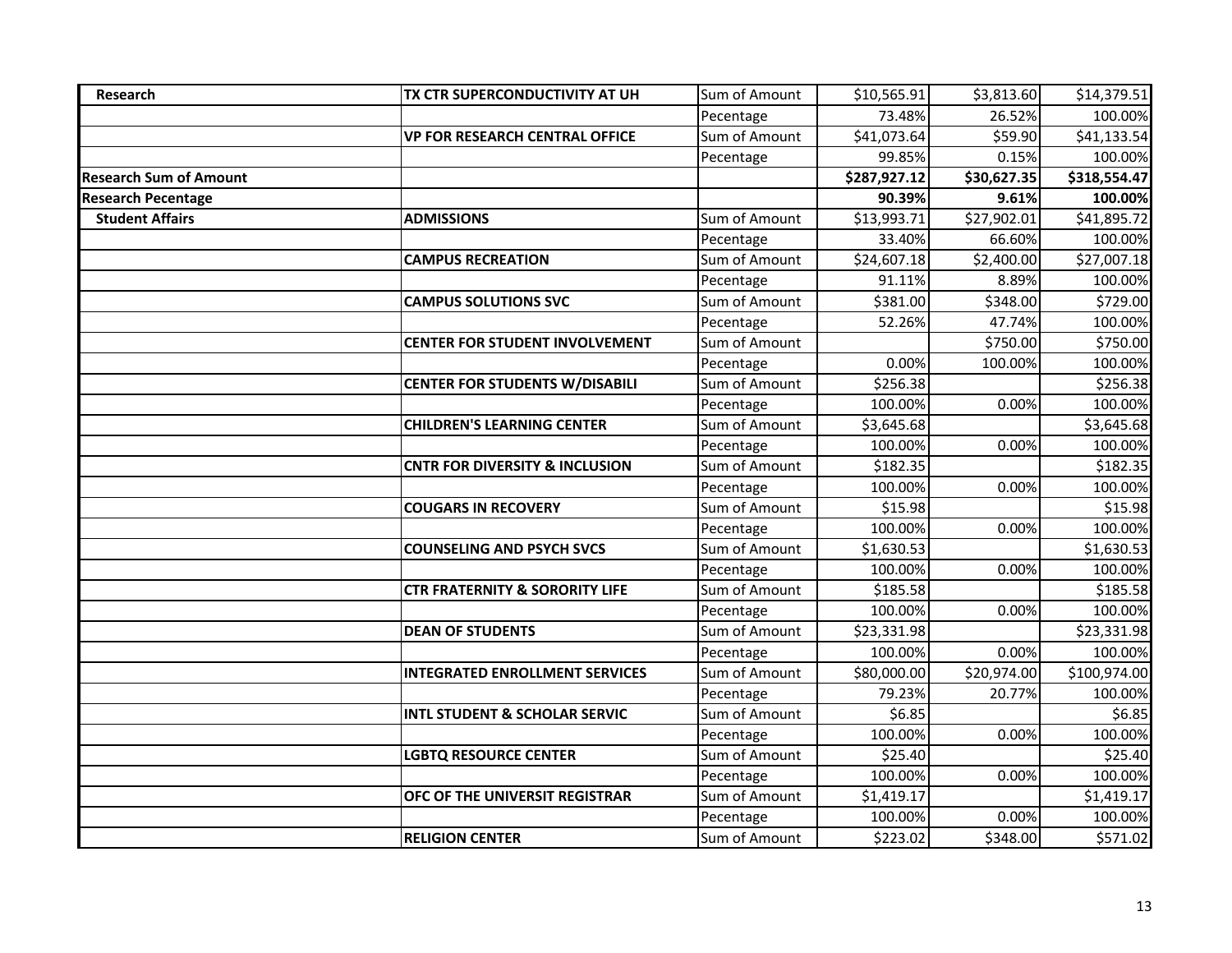| <b>Student Affairs</b>               | <b>RELIGION CENTER</b>                    | Pecentage     | 39.06%       | 60.94%      | 100.00%      |
|--------------------------------------|-------------------------------------------|---------------|--------------|-------------|--------------|
|                                      | <b>SCHOLARSIPS &amp; FINANCIAL AID</b>    | Sum of Amount | \$45,110.00  |             | \$45,110.00  |
|                                      |                                           | Pecentage     | 100.00%      | 0.00%       | 100.00%      |
|                                      | <b>STU COMMUNICATION &amp; MARKETING</b>  | Sum of Amount | \$19.00      |             | \$19.00      |
|                                      |                                           | Pecentage     | 100.00%      | 0.00%       | 100.00%      |
|                                      | <b>STU HOUSING - RESIDE LIFE</b>          | Sum of Amount | \$22,162.62  | \$1,218.45  | \$23,381.07  |
|                                      |                                           | Pecentage     | 94.79%       | 5.21%       | 100.00%      |
|                                      | <b>STUDENT AFFAIRS</b>                    | Sum of Amount | \$28,700.00  | \$87.00     | \$28,787.00  |
|                                      |                                           | Pecentage     | 99.70%       | 0.30%       | 100.00%      |
|                                      | <b>STUDENT AFFAIRS BUSINESS SRVC</b>      | Sum of Amount | \$610.66     | \$66.38     | \$677.04     |
|                                      |                                           | Pecentage     | 90.20%       | 9.80%       | 100.00%      |
|                                      | <b>STUDENT AFFAIRS IT SERVICES</b>        | Sum of Amount | \$219.33     |             | \$219.33     |
|                                      |                                           | Pecentage     | 100.00%      | 0.00%       | 100.00%      |
|                                      | <b>STUDENT CENTER</b>                     | Sum of Amount | \$4,643.64   | \$647.84    | \$5,291.48   |
|                                      |                                           | Pecentage     | 87.76%       | 12.24%      | 100.00%      |
|                                      | <b>STUDENT HEALTH CENTER</b>              | Sum of Amount | \$41,183.69  | \$256.82    | \$41,440.51  |
|                                      |                                           | Pecentage     | 99.38%       | 0.62%       | 100.00%      |
|                                      | <b>UNIVERSITY CAREER SERVICES</b>         | Sum of Amount | \$219.80     |             | \$219.80     |
|                                      |                                           | Pecentage     | 100.00%      | 0.00%       | 100.00%      |
|                                      | <b>URBAN EXPERIENCE</b>                   | Sum of Amount |              | \$170.88    | \$170.88     |
|                                      |                                           | Pecentage     | 0.00%        | 100.00%     | 100.00%      |
|                                      | <b>WOMEN &amp; GENDER RESOURCE CENTER</b> | Sum of Amount | \$138.94     |             | \$138.94     |
|                                      |                                           | Pecentage     | 100.00%      | 0.00%       | 100.00%      |
| <b>Student Affairs Sum of Amount</b> |                                           |               | \$292,912.49 | \$55,169.38 | \$348,081.87 |
| <b>Student Affairs Pecentage</b>     |                                           |               | 84.15%       | 15.85%      | 100.00%      |
| <b>Technology</b>                    | <b>CENTER FOR LIFE SCIENCES TECH</b>      | Sum of Amount | \$6,252.00   |             | \$6,252.00   |
|                                      |                                           | Pecentage     | 100.00%      | 0.00%       | 100.00%      |
|                                      | <b>CONSTRUCTION MANAGEMENT</b>            | Sum of Amount | \$4,895.92   |             | \$4,895.92   |
|                                      |                                           | Pecentage     | 100.00%      | 0.00%       | 100.00%      |
|                                      | <b>DEAN, TECHNOLOGY</b>                   | Sum of Amount | \$19,340.44  | \$16,634.20 | \$35,974.64  |
|                                      |                                           | Pecentage     | 53.76%       | 46.24%      | 100.00%      |
|                                      | <b>ENGINEERING TECHNOLOGY</b>             | Sum of Amount | \$8,885.13   | \$990.00    | \$9,875.13   |
|                                      |                                           | Pecentage     | 89.97%       | 10.03%      | 100.00%      |
|                                      | HUMAN DEVELOP AND CONSUMER SCI            | Sum of Amount | \$2,986.50   |             | \$2,986.50   |
|                                      |                                           | Pecentage     | 100.00%      | 0.00%       | 100.00%      |
|                                      | I LT                                      | Sum of Amount | \$259.11     |             | \$259.11     |
|                                      |                                           | Pecentage     | 100.00%      | 0.00%       | 100.00%      |